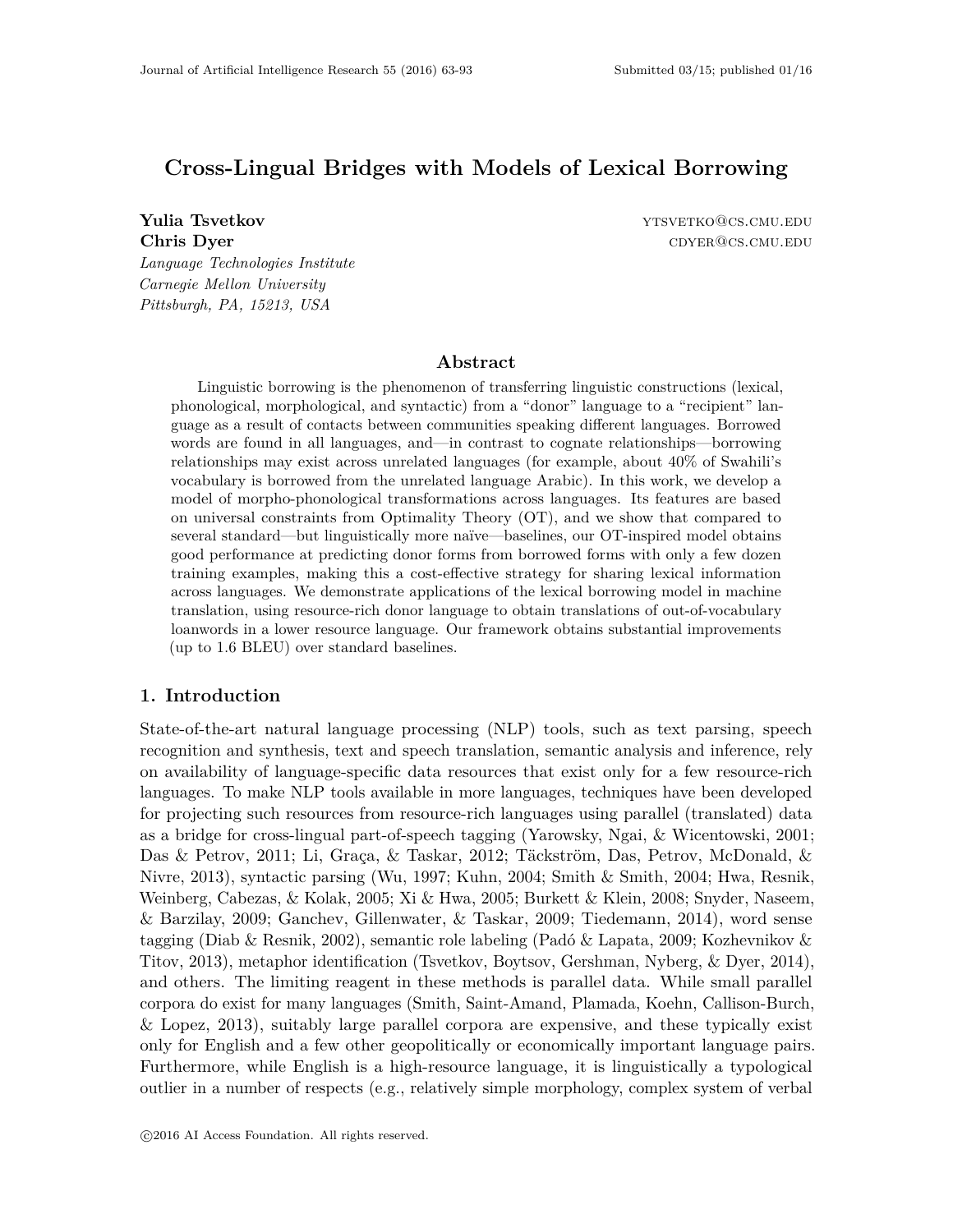

**Figure 1:** An example of the multilingual borrowing from Sanskrit into typologically diverse, lowand high-resource languages (Haspelmath & Tadmor, 2009).

auxiliaries, large lexicon, etc.), and the assumption of construction-level parallelism that projection techniques depend on is thus questionable. Given this state of affairs, there is an urgent need for methods for establishing lexical links across languages that do not rely on large-scale parallel corpora. Without new strategies, most of the 7,000+ languages in the world—many with millions of speakers—will remain resource-poor from the standpoint of NLP.

We advocate a novel approach to automatically constructing language-specific resources, even in languages with no resources other than raw text corpora. Our main motivation is research in **linguistic borrowing**—the phenomenon of transferring linguistic constructions (lexical, phonological, morphological, and syntactic) from a "donor" language to a "recipient" language as a result of contacts between communities speaking different languages (Thomason & Kaufman, 2001). Borrowed words (also called loanwords, e.g., in Figure 1) are lexical items adopted from another language and integrated (nativized) in the recipient language. Borrowing occurs typically on the part of minority language speakers, from the language of wider communication into the minority language (Sankoff, 2002); that is one reason why donor languages often bridge between resource-rich and resource-limited languages. Borrowing is a distinctive and pervasive phenomenon: *all* languages borrowed from other languages at some point in their lifetime, and borrowed words constitute a large fraction (10–70%) of most language lexicons (Haspelmath, 2009).

Loanword nativization is primarily a phonological process. Donor words undergo phonological repairs to adapt a foreign word to the segmental, phonotactic, suprasegmental and morpho-phonological constraints of the recipient language (Holden, 1976; Van Coetsem, 1988; Ahn & Iverson, 2004; Kawahara, 2008; Hock & Joseph, 2009; Calabrese & Wetzels, 2009; Kang, 2011, *inter alia*). Common phonological repair strategies include feature/phoneme epenthesis, elision, degemination, and assimilation. When speakers encounter a foreign word (either a lemma or an inflected form), they analyze it morphologically as a stem, and morphological loanword integration thus amounts to selecting an appropriate donor surface form (out of existing inflections of the same lemma), and applying the recipient language morphology (Repetti, 2006). Adapted loanwords can freely undergo recipient language inflectional and derivational processes. Nouns are borrowed preferentially, then other parts of speech, then affixes, inflections, and phonemes (Whitney, 1881; Moravcsik, 1978; Myers-Scotton, 2002, p. 240).

Although borrowing is pervasive and a topic of enduring interest for historical and theoretical linguists (Haugen, 1950; Weinreich, 1979), only limited work in computational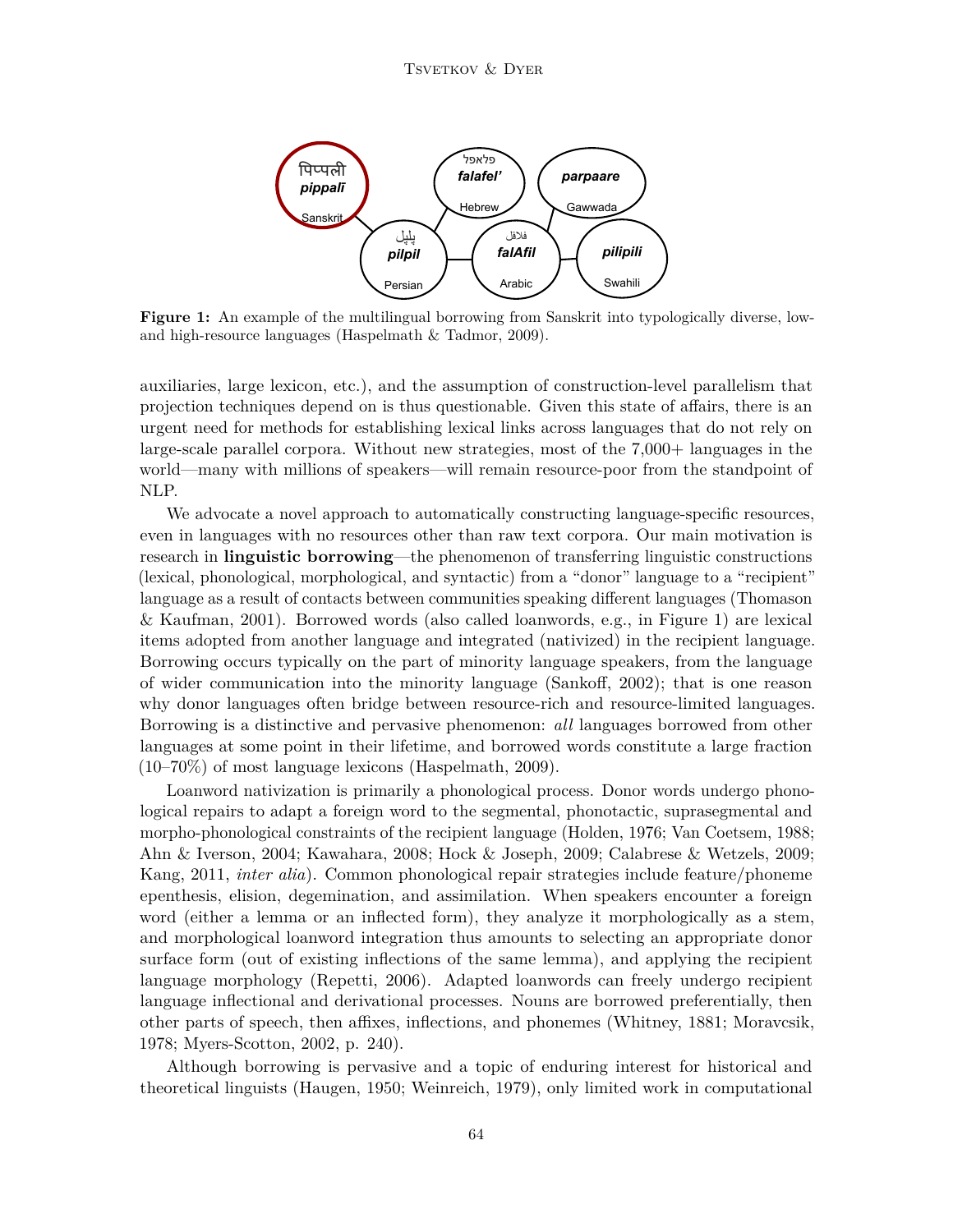modeling has addressed this phenomenon. However, it is a topic well-suited to computational models (e.g., the systematic phonological changes that occur during borrowing can be modeled using established computational primitives such as finite state transducers), and models of borrowing have useful applications. Our work can be summarized as the development of a computational model of lexical borrowing and an exploration of its applications to augment language resources and computational approaches to NLP in resource-limited languages. Specifically, we demonstrate how multilingual dictionaries extracted using models of borrowing improve resource-limited statistical machine translation (MT), using a pivoting paradigm where the borrowing pair and the translation pair have only a single language in common.

The problem we address is the identification of plausible donor words (in the donor language) given a loanword (in the recipient language), and vice versa. For example, given a Swahili loanword *safari* 'journey', our model identifies its Arabic donor ضريه (*sfryh*)<sup>1</sup> i<br>. 'journey' (§3). Although at a high level, this is an instance of the well-known problem of modeling string transductions, our interest is being able to identify correspondences across languages with minimal supervision, so as to make the technique applicable in low-resource settings. To reduce the supervision burden, our model includes awareness of the morphophonological repair strategies that native speakers of a language subconsciously employ to adapt a loanword to phonological constraints of the recipient language (§3.3). To this end, we use constraint-based theories of phonology, as exemplified by Optimality Theory (OT) (Prince & Smolensky, 2008; McCarthy, 2009), which non-computational linguistic work has demonstrated to be particularly well suited to account for phonologically complex borrowing processes (Kang, 2011). We operationalize OT constraints as features in our borrowing model (§3.4). We conduct a case study on Arabic and Swahili, two phylogenetically unrelated languages with a long history of contact; we then apply the model to additional language pairs (§3.5). We then employ models of lexical borrowing to obtain cross-lingual bridges from loanwords in a low-resource language to their donors in a resource-rich language. The donor language is used as pivot to obtain translations via triangulation of out-of-vocabulary loanwords (§4). We conduct translation experiments with three resource-poor setups: Swahili–English pivoting via Arabic, Maltese–English pivoting via Italic, and Romanian– English<sup>2</sup> pivoting via French. In intrinsic evaluation, Arabic–Swahili, Italian–Maltese, and French–Romanian borrowing models significantly outperform transliteration and cognate discovery models (§5.1). We then provide a systematic quantitative and qualitative analysis of contribution of integrated translations, relative to baselines and oracles, and on corpora of varying sizes (§5.2). The proposed pivoting approach yields substantial improvements (up to +1*.*6 BLEU) in Swahili–Arabic–English translation, moderate improvement (up to +0*.*8 BLEU) in Maltese–Italian–English translation, and small (+0*.*2 BLEU) but statistically significant improvements in Romanian–French–English.

Our contributions are twofold. While there have been software implementations of OT (Hayes, Tesar, & Zuraw, 2013), they have been used chiefly to facilitate linguistic analysis; we show how to use OT to formulate a model that can be learned with less supervision than linguistically naïve models. To the best of our knowledge, this is the first

<sup>1.</sup> We use Buckwalter notation to write Arabic glosses.

<sup>2.</sup> Romanian is not resource-poor from MT perspective, but in this work we simulate a resource-poor scenario.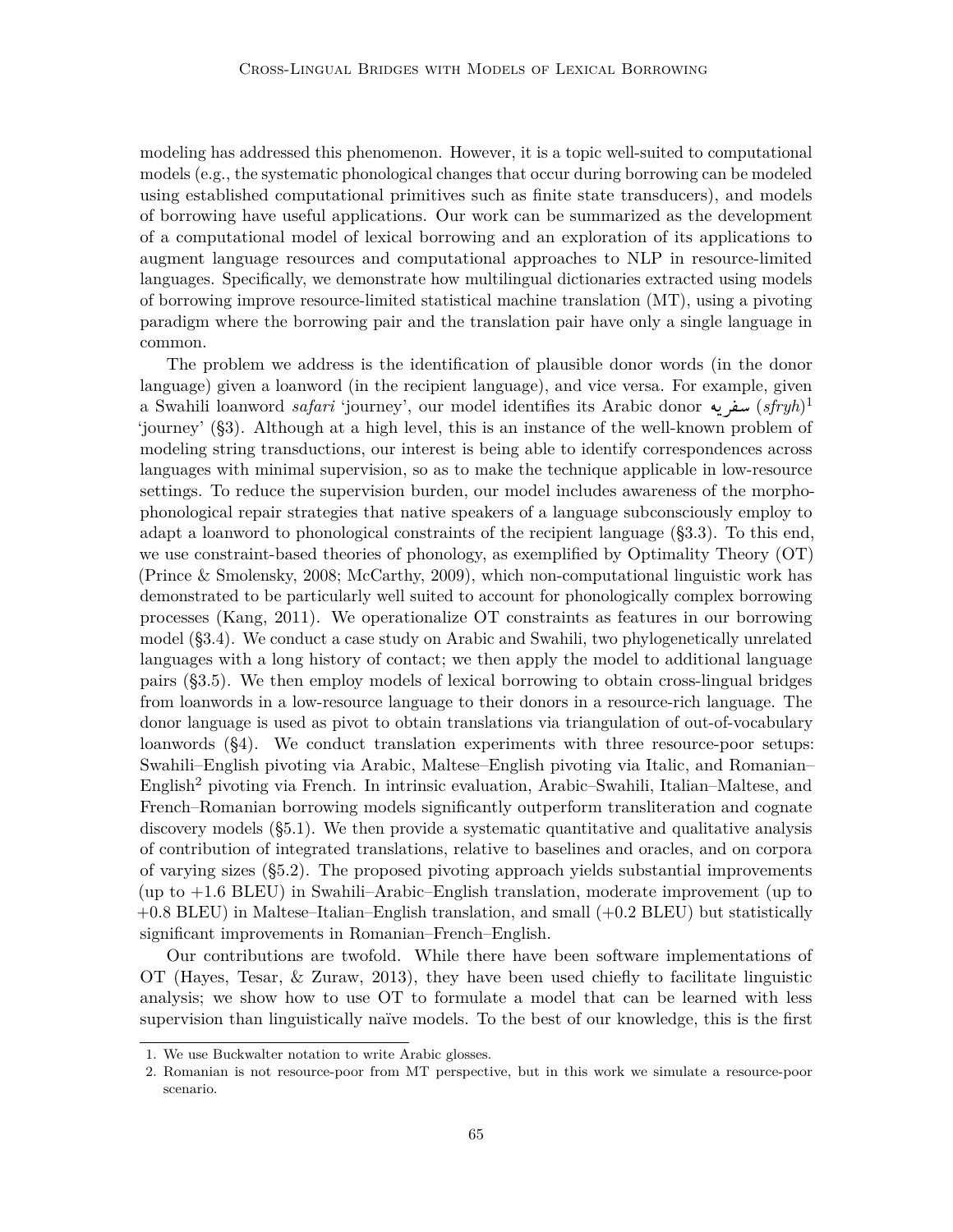computational model of lexical borrowing used in a downstream NLP task. Second, we show that lexical correspondences induced using this model can project resources—namely, translations—leading to improved performance in a downstream translation system.<sup>3</sup>

# **2. Motivation**

The task of modeling borrowing is under-explored in computational linguistics, although it has both important practical applications and lends itself to modeling with a variety of established computational techniques. In this section we first situate the task with respect to two most closely related research directions: modeling transliteration and modeling cognate forms. We then motivate the new line of research proposed in this work: modeling borrowing.

# **2.1 Borrowing vs. Transliteration**

Borrowing is not transliteration. Transliteration refers to writing in a different *orthography*, whereas borrowing refers to *expanding a language* to include words adapted from another language. Unlike borrowing, transliteration is more amenable to orthographic—rather than morpho-phonological—features, although transliteration can also be prone to phonetic adaptation (Knight & Graehl, 1998). Borrowed words might have begun as transliterations, but a characteristic of borrowed words is that they become assimilated in the linguistic system of the recipient language, and became regular content words, for example, 'orange' and of the recipient language, and became regular content words, for example, 'orange' and<br>'sugar' are English words borrowed from Arabic نار نح (*nArnj*) and السكر (*Alskr*), respectively. .  $\ddot{\phantom{0}}$ Whatever their historical origins, synchronically, these words are indistinguishable to most speakers from words that have native ancestral forms in the language. Thus, the morphophonological processes that must be accounted for in borrowing models are more complex than is required by transliteration models.

# **2.2 Borrowing vs. Inheritance**

Cognates are words in related languages that are inherited from a single word in a common ancestral language (the proto-language). Loanwords, on the other hand, can occur between any languages, either related or not, that historically came into contact. From a modeling perspective, cognates and borrowed words require separate investigation as loanwords are more likely to display marginal phonotactic (and other phonological) patterns than inherited lexical items. Theoretical analysis of cognates has tended to be concerned with a diachronic point of view, that is modeling word changes across time. While of immense scientific interest, language processing applications are arguably better served by models of synchronic processes, peculiar to loanword analysis.

<sup>3.</sup> This article is a thoroughly revised and extended version of the work of Tsvetkov, Ammar, and Dyer (2015), and Tsvetkov and Dyer (2015). We provide a more detailed linguistic background of lexical borrowing and OT. We demonstrate results on a new language, Maltese, to emphasize the generality of the method. Additional extensions include a detailed error analysis and a more complete literature survey.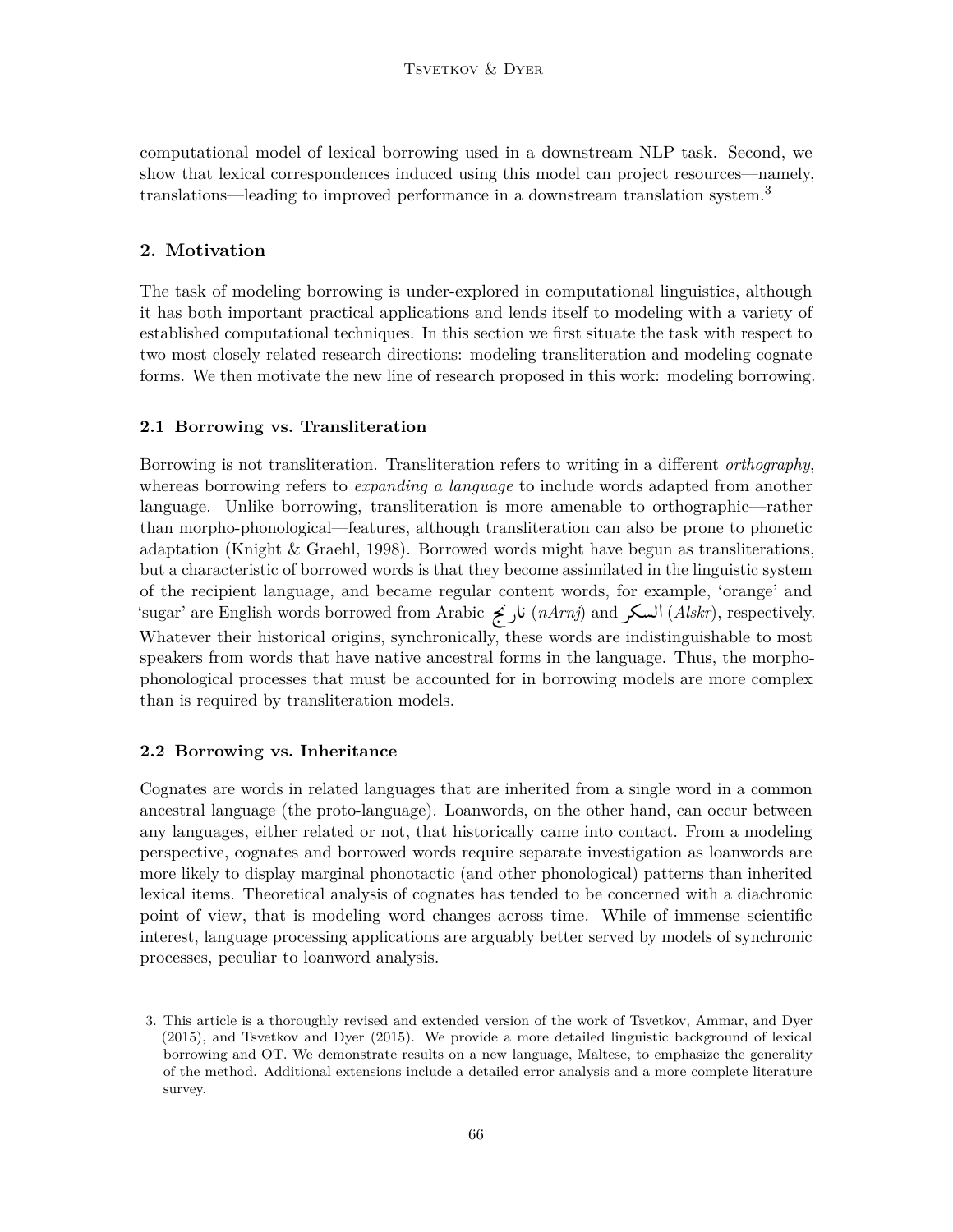# **2.3 Why Borrowing?**

Borrowing is a distinctive and pervasive phenomenon: *all* languages borrowed from other languages at some point in their lifetime, and borrowed words constitute a large fraction of most language lexicons. Another important property of borrowing is that in adaptation of borrowed items, changes in words are systematic, and knowledge of morphological and phonological patterns in a language can be used to predict how borrowings will be realized in that language, without having to list them all. Therefore, modeling of borrowing is a task well-suited for computational approaches.

Our suggestion in this work is that we can identify borrowing relations between resourcerich donor languages (such as English, French, Spanish, Arabic, Chinese, or Russian) and resource-limited recipient languages. For example, 30–70% of the vocabulary in Vietnamese, Cantonese, and Thai—relatively resource-limited languages spoken by hundreds of millions of people—are borrowed from Chinese and English, languages for which numerous data resources have been created. Similarly, African languages have been greatly influenced by Arabic, Spanish, English, and French—widely spoken languages such as Swahili, Zulu, Malagasy, Hausa, Tarifit, Yoruba contain up to 40% of loanwords. Indo-Iranian languages— Hindustani, Hindi, Urdu, Bengali, Persian, Pashto—spoken by 860 million, also extensively borrowed from Arabic and English (Haspelmath & Tadmor, 2009). In short, at least a billion people are speaking resource-scarce languages whose lexicons are heavily borrowed from resource-rich languages.

Why is this important? Lexical translations or alignments extracted from large parallel corpora have been widely used to project annotations from high- to low-resource languages (Hwa et al., 2005; Täckström et al., 2013; Ganchev et al., 2009, *inter alia*). Unfortunately, large-scale parallel resources are unavailable for the majority of resource-limited languages. Loanwords can be used as a source of cross-lingual links complementary to lexical alignments obtained from parallel data or bilingual lexicons. This holds promise for applying existing cross-lingual methods and bootstrapping linguistic resources in languages where no parallel data is available.

# **3. Constraint-Based Models of Lexical Borrowing**

Our task is to identify plausible donor–loan word pairs in a language pair. While modeling string transductions is a well-studied problem in NLP, we wish to be able to learn the crosslingual patterns from minimal training data. We therefore propose a model whose features are motivated by linguistic knowledge—rather than overparameterized with numerous weakly correlated features which are more practical when large amounts of training data is available. The features in our scoring model are inspired by Optimality Theory (OT; §3.1), in which borrowing candidates are ranked by universal constraints posited to underly the human faculty of language, and the candidates are determined by transduction processes articulated in prior studies of contact linguistics.

As illustrated in Figure 2, our model is conceptually divided into three main parts: (1) a mapping of orthographic word forms in two languages into a common phonetic space; (2) generation of loanword pronunciation candidates from a donor word; and (3) ranking of generated loanword candidates, based on linguistic constraints of the donor and recipient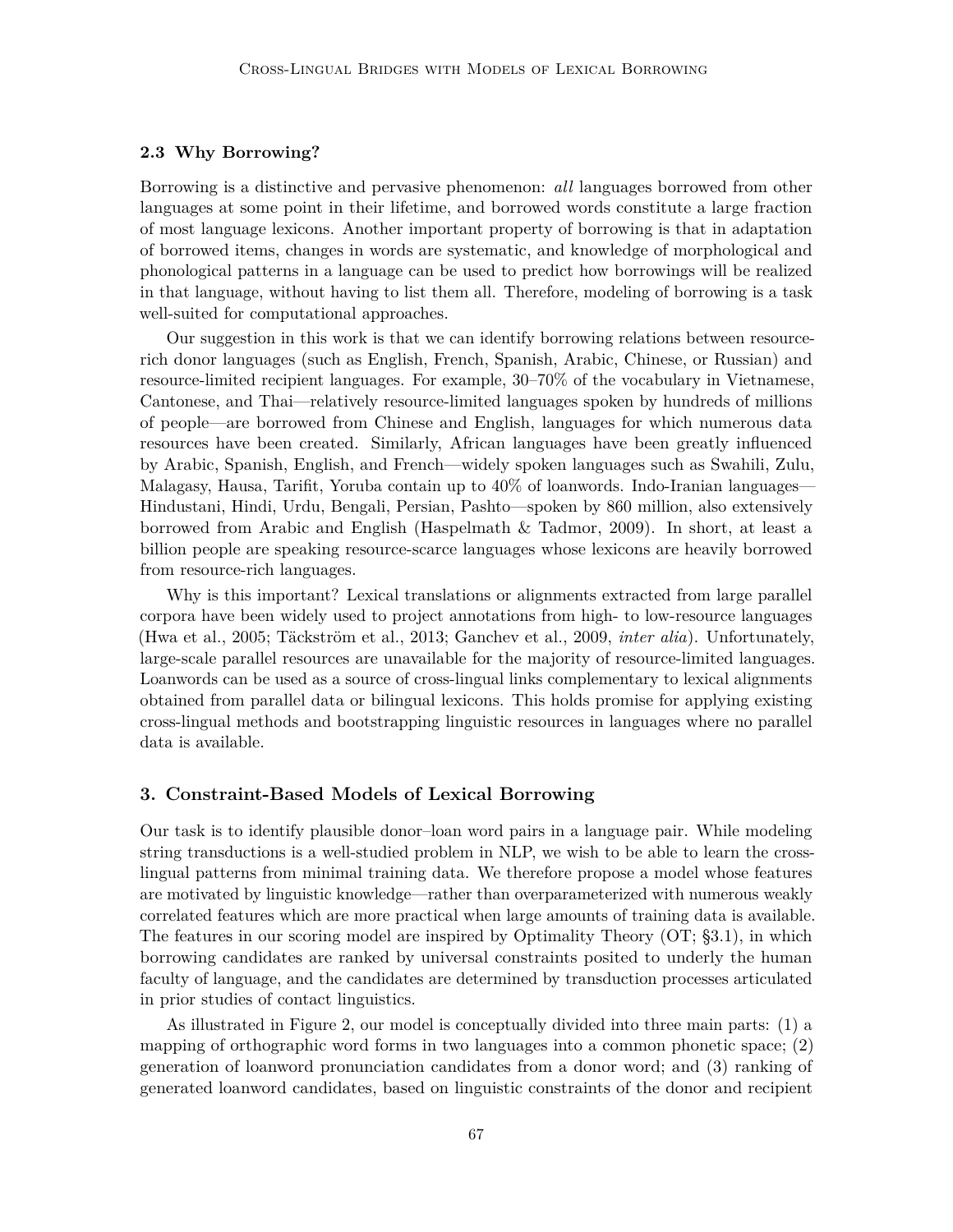

**Figure 2:** Our morpho-phonological borrowing model conceptually has three main parts: (1) conversion of orthographic word forms to pronunciations in International Phonetic Alphabet format; (2) generation of loanword pronunciation candidates; (3) ranking of generated candidates using Optimality-Theoretic constraints. Part (1) and (2) are rule-based, (1) uses pronunciation dictionaries, (2) is based on prior linguistic studies; part (3) is learned. In (3) we learn OT constraint weights from a few dozen automatically extracted training examples.

languages. In our proposed system, parts (1) and (2) are rule-based; whereas (3) is learned. Each component of the model is discussed in detail in the rest of this section.

The model is implemented as a cascade of finite-state transducers. Parts (1) and (2) amount to unweighted string transformation operations. In (1), we convert orthographic word forms to their pronunciations in the International Phonetic Alphabet (IPA), these are pronunciation transducers. In (2) we syllabify donor pronunciations, then perform insertion, deletion, and substitution of phonemes and morphemes (affixes), to generate multiple loanword candidates from a donor word. Although string transformation transducers in (2) can generate loanword candidates that are not found in a recipient language vocabulary, such candidates are filtered out due to composition with the recipient language lexicon acceptor.

Our model performs string transformations from donor to recipient (recapitulating the historical process). However, the resulting relation (i.e., the final composed transducer) is a bidirectional model which can just as well be used to reason about underlying donor forms given recipient forms. In a probabilistic cascade, Bayes' rule could be used to reverse the direction and infer underlying donor forms given a loanword. However, we instead opt to train the model discriminatively to find the most likely underlying form, given a loanword. In part (3), candidates are "evaluated" (i.e., scored) with a weighted sum of universal constraint violations. The non-negative weights, which we call the "cost vector", constitute our model parameters and are learned using a small training set of donor–recipient pairs. We use a shortest path algorithm to find the path with the minimal cost.

#### **3.1 OT: Constraint-Based Evaluation**

Borrowing relations may be the result of quite complex transformations on the surface. Our decision to evaluate borrowing candidates by weighting counts of "constraint violations" is based on Optimality Theory, which has shown that complex surface phenomena can be well-explained as the interaction of constraints on the form of outputs and the relationships of inputs and outputs (Kager, 1999).

OT posits that surface phonetic words of a language emerge from *underlying phonological forms* according to a two-stage process: first, various candidates for the surface form are enumerated for consideration (the 'generation' or gen phase); then, these candidates are weighed against one another to see which most closely conforms to—or equivalently, least egregiously violates—the phonological preferences of the language. If the preferences are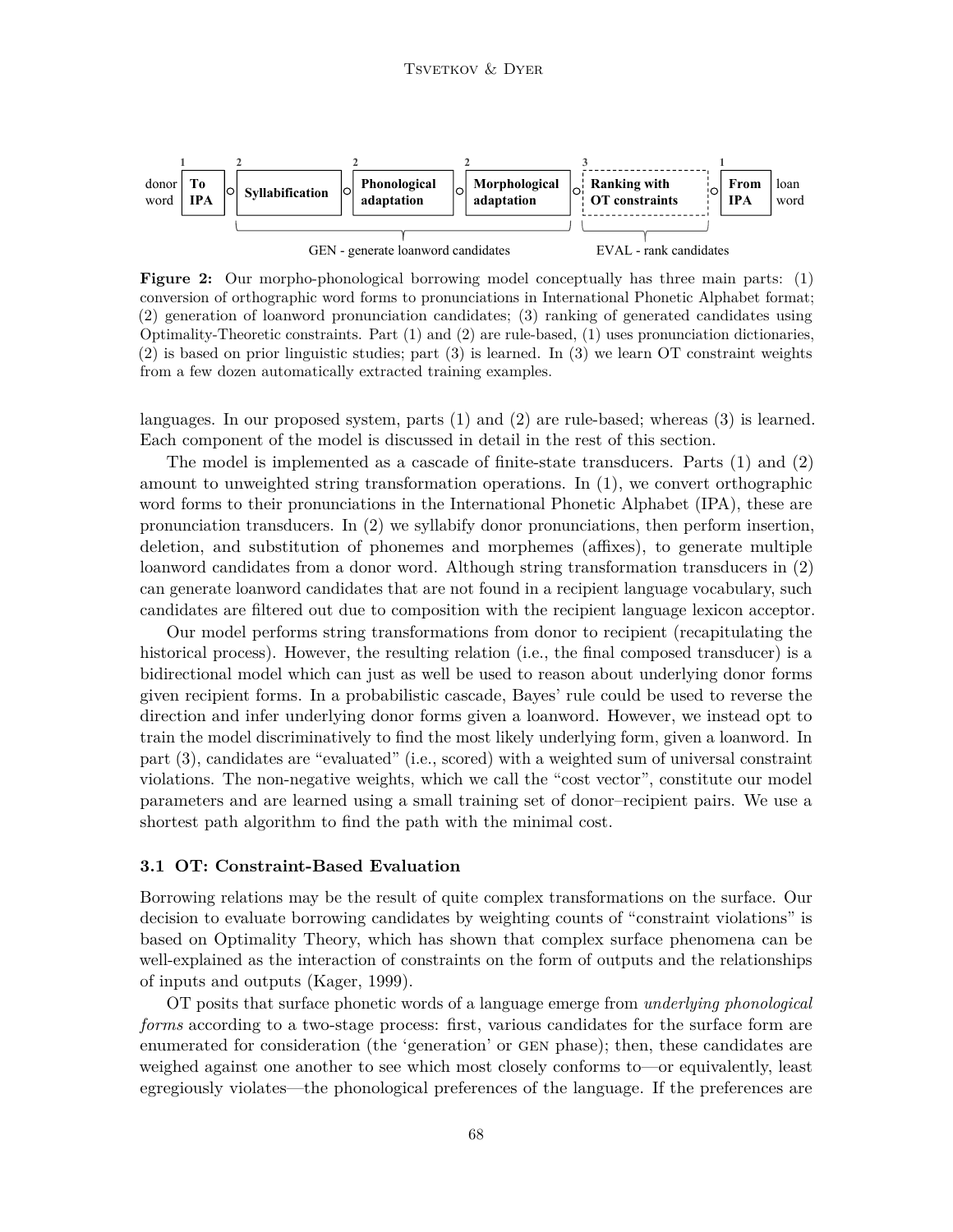| Έg |   | DEP-IO        | MAX-IO | <b>ONSET</b> | NO-CODA |        |
|----|---|---------------|--------|--------------|---------|--------|
| a. | 隐 | eg            |        |              | $\ast$  | $\ast$ |
| D. |   | eg9           | *!     |              | $\ast$  |        |
| c. |   | ε             |        | *!           | $\ast$  |        |
|    |   | $2\epsilon$ g | *!     |              |         | $\ast$ |

Table 1: A constraint tableau. DEP-IO » MAX-IO » ONSET » NO-CODA are ranked OT constraints according to the phonological system of English.  $\text{/}$  eg/ is the underlying phonological form, and (a), (b) (c), and (d) are the output candidates under consideration. The actual surface form is (a), as it incurs lower ranked violations than other candidates.

| $\lceil \text{farr} \rceil$ |            | $*$ COMPLEX | NO-CODA | MAX-IO | DEP-IO |
|-----------------------------|------------|-------------|---------|--------|--------|
| a.                          | farr       | *!          | $\ast$  |        |        |
| D.                          | ∫ar.ri     |             | ∗!      |        | $\ast$ |
| c.                          | fa.ri<br>眨 |             |         | $\ast$ | $\ast$ |
|                             | ∫a.rri     | *!          |         |        | $\ast$ |

**Table 2:** An example OT analysis adapted to account for borrowing. OT constraints are ranked according to the phonological system of the recipient language (here, Swahili). The donor (Arabic) according to the phonological system of the recipient language (here, Swahili). The donor (Arabic)<br>word **\*\*** (*\$r~*) 'evil' is considered as the underlying form. The winning surface form (c) is the Swahili iı<br>^ loanword *shari* 'evil'.

correctly characterized, then the actual surface form should be selected as the optimal realization of the underlying form. Such preferences are expressed as violable constraints ('violable' because in many cases there may be no candidate that satisfies all of them).

There are two types of OT constraints: *markedness* and *faithfulness* constraints. Markedness constraints (McCarthy & Prince, 1995) describe unnatural (dispreferred) patterns in the language. Faithfulness constraints (Prince & Smolensky, 2008) reward correspondences between the underlying form and the surface candidates. To clarify the distinction between faithfulness and markedness constraint groups to the NLP readership, we can draw the following analogy to the components of machine translation or speech recognition: faithfulness constraints are analogical to the translation model or acoustic model (reflecting how well an output candidate is appropriate to the input), while markedness constraints are analogical to the language model (requiring well-formedness of the output candidate). Without faithfulness constraints, the optimal surface form could differ arbitrarily from the underlying form. As originally proposed, OT holds that the set of constraints is universal, but their ranking is language-specific.

In OT, then, the "grammar" is the set of universal constraints and their language-specific ranking, and a "derivation" for a surface form consists of its underlying form, surface candidates, and constraint violations by those candidates (under which the surface form is correctly chosen). An example of OT analysis is shown in Table 1; OT constraints will be explained later, in Tables 3 and 4.

OT has been adapted to account for borrowing by treating the donor language word as the underlying form for the recipient language; that is, the phonological system of the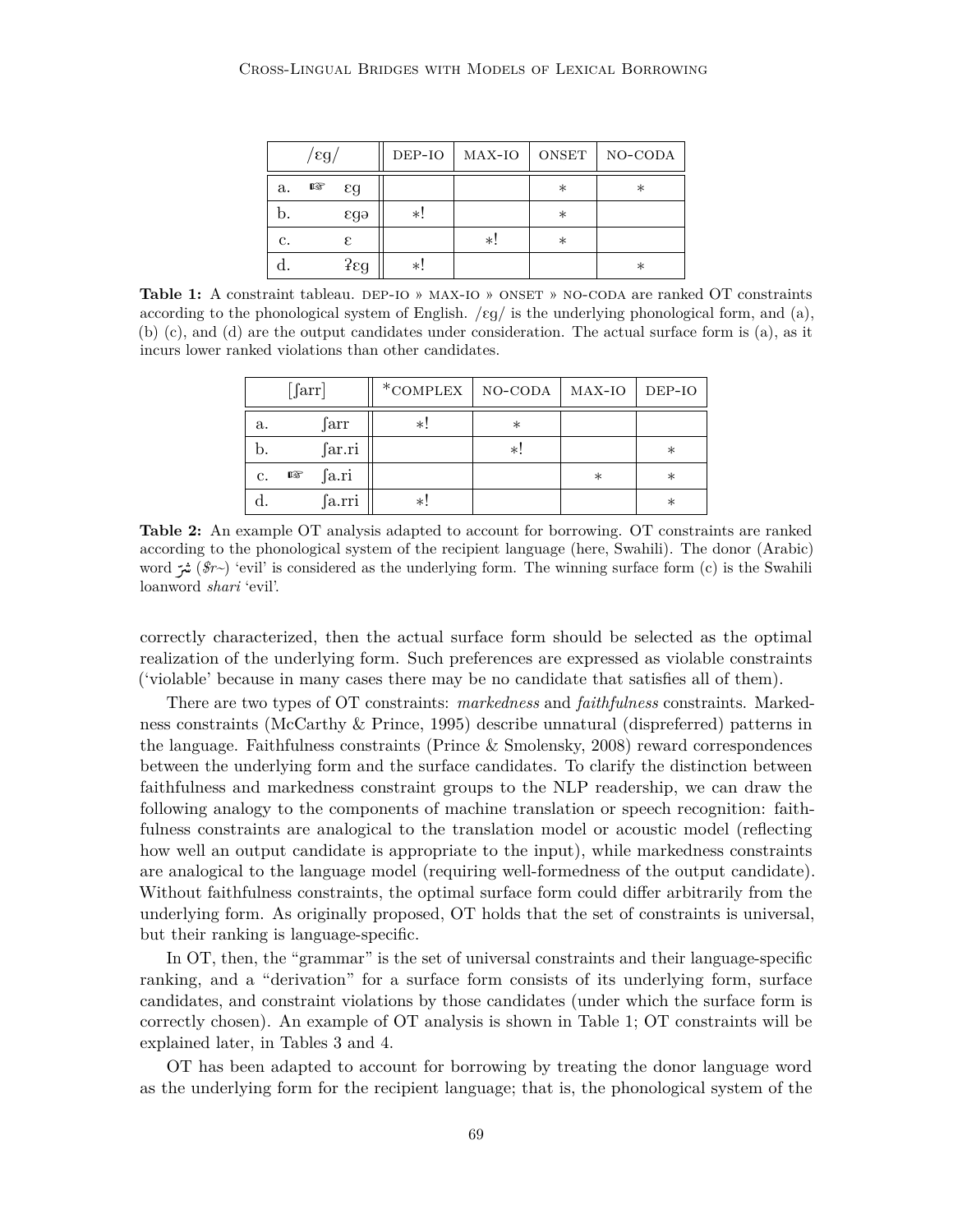recipient language is encoded as a system of constraints, and these constraints account for how the donor word is adapted when borrowed. We show an example in Table 2. There has been substantial prior work in linguistics on borrowing in the OT paradigm (Yip, 1993; Davidson & Noyer, 1997; Jacobs & Gussenhoven, 2000; Kang, 2003; Broselow, 2004; Adler, 2006; Rose & Demuth, 2006; Kenstowicz & Suchato, 2006; Kenstowicz, 2007; Mwita, 2009), but none of it has led to computational realizations.

OT assumes an ordinal constraint ranking and strict dominance rather than constraint "weighting". In that, our OT-inspired model departs from OT's standard evaluation assumptions: following Goldwater and Johnson (2003), we use a linear scoring scheme.

#### **3.2 Case Study: Arabic–Swahili Borrowing**

In this section, we use the Arabic–Swahili<sup>4</sup> language-pair to describe the prototypical linguistic adaptation processes that words undergo when borrowed. Then, we describe how we model these processes in more general terms.

The Swahili lexicon has been influenced by Arabic as a result of a prolonged period of language contact due to Indian Ocean trading (800 ce–1920), as well as the influence of Islam (Rothman, 2002). According to several independent studies, Arabic loanwords constitute from 18% (Hurskainen, 2004b) to 40% (Johnson, 1939) of Swahili word types. Despite a strong susceptibility of Swahili to borrowing and a large fraction of Swahili words originating from Arabic, the two languages are typologically distinct with profoundly dissimilar phonological and morpho-syntactic systems. We survey these systems briefly since they illustrate how Arabic loanwords have been substantially adapted to conform to Swahili phonotactics. First, Arabic has five syllable patterns:<sup>5</sup> CV, CVV, CVC, CVCC, and CVVC (McCarthy, 1985, pp. 23–28), whereas Swahili (like other Bantu languages) has only open syllables of the form CV or V. At the segment level, Swahili loanword adaptation thus involves extensive vowel epenthesis in consonant clusters and at a syllable final position if the syllable ends with a consonant, for example, H. J» (*ktAb*) <sup>→</sup> *kitabu* 'book' (Polomé, 1967; .<br>ا l۱<br>.. Schadeberg, 2009; Mwita, 2009). Second, phonological adaptation in Swahili loanwords includes shortening of vowels (unlike Arabic, Swahili does not have phonemic length); substitution of consonants that are found in Arabic but not in Swahili (e.g., emphatic (pharyngealized) /t<sup> $\int$ </sup>/ $\rightarrow$ /t/, voiceless velar fricative /x/ $\rightarrow$ /k/, dental fricatives / $\theta$ / $\rightarrow$ /s/,  $\sqrt{\delta}/\rightarrow$ /z/, and the voiced velar fricative  $\sqrt{\gamma}/\rightarrow$ /g/); adoption of Arabic phonemes that were not originally present in Swahili /T/, /D/, /G/ (e.g., QK Ym (*tH\*yr*)→ *tahadhari* 'warning');  $\frac{1}{2}$ i<br>.. d*a degemination of Arabic geminate consonants* (e.g., محدير (*ar gr)* and anara warning (i)<br>degemination of Arabic geminate consonants (e.g., شمة (*\$r~)→ shari* 'evil'). Finally, adapted  $\ddot{\cdot}$ loanwords can freely undergo Swahili inflectional and derivational processes, for example, QK PñË@ (*Alwzyr*) <sup>→</sup> *waziri* 'minister', *mawaziri* 'ministers', *kiuwaziri* 'ministerial' (Zawawi, 1979; Schadeberg, 2009).

<sup>4.</sup> For simplicity, we subsume Omani Arabic and other historical dialects of Arabic under the label "Arabic"; our data and examples are in Modern Standard Arabic. Similarly, we subsume Swahili, its dialects and protolanguages under "Swahili".

<sup>5.</sup> C stands for consonant, and V for vowel.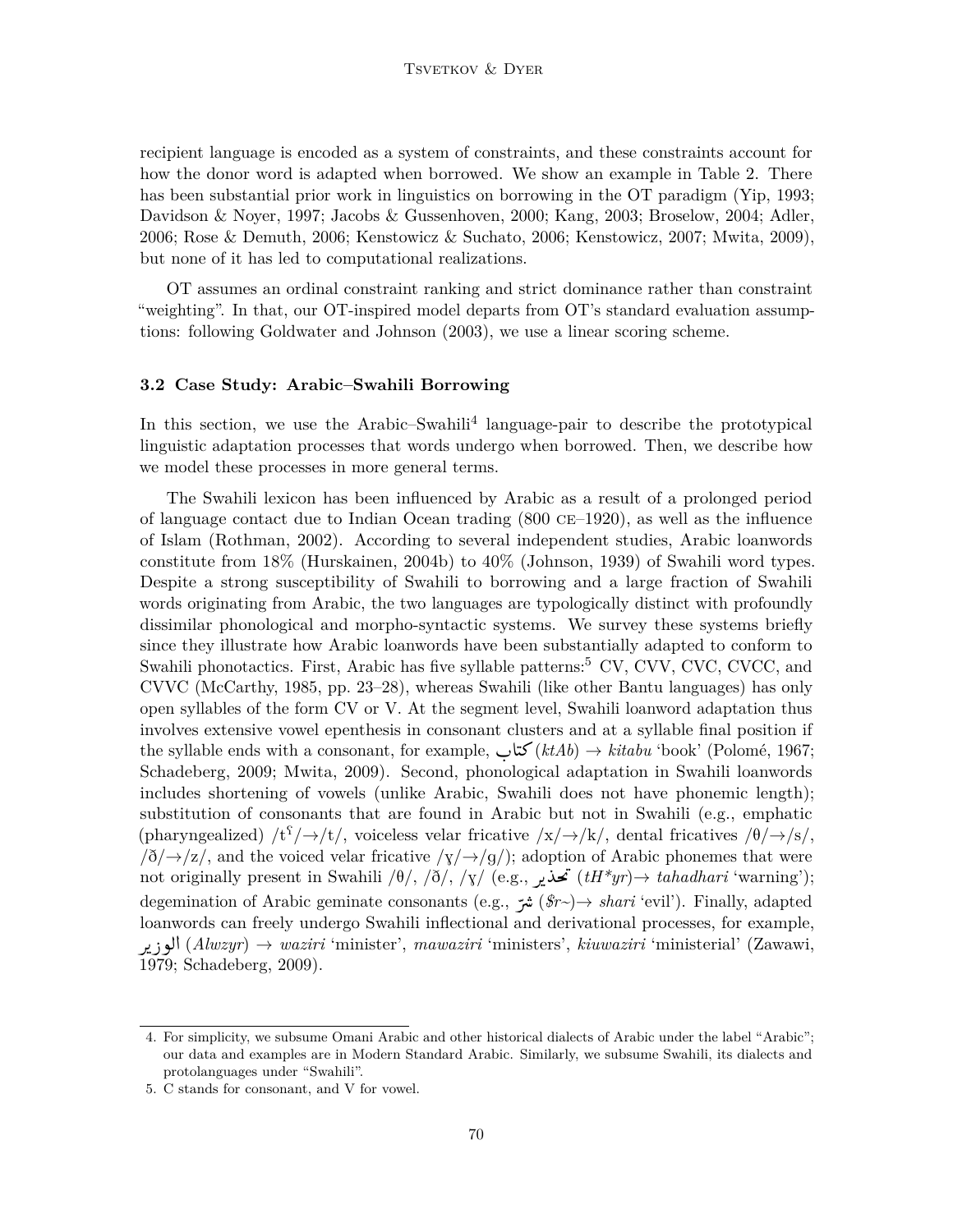# **3.3 Arabic–Swahili Borrowing Transducers**

We use unweighted transducers for pronunciation, syllabification, and morphological and phonological adaptation and describe these below. An example that illustrates some of the possible string transformations by individual components of the model is shown in Figure 3. The goal of these transducers is to *minimally* overgenerate Swahili adapted forms of Arabic words, based on the adaptations described above.

|       | Arabic word<br>to IPA | Syllabification                                                                             | Phonological<br>adaptation                                                                                      |          | Morphological<br>adaptation | <b>Ranking with</b><br>OT constraints                                                                                                                                                      | <b>IPA</b> to<br>Swahili word |
|-------|-----------------------|---------------------------------------------------------------------------------------------|-----------------------------------------------------------------------------------------------------------------|----------|-----------------------------|--------------------------------------------------------------------------------------------------------------------------------------------------------------------------------------------|-------------------------------|
| كتاىا | kuttaba-              | $\sim$ - $\star$ ku.tta.ba. $\sim$ $\sim$ $\sim$ $\sim$ $\sim$ $\sim$ $\sim$<br>ku.t.ta.ba. | ku.ta.ba. [degemination]                                                                                        |          |                             | $ku.tata.ba.Ii. \quad ku.ta PEP-V>ta PEAK&gt.ba.Ii DEP-MORPH&gt.}$<br>ku.tata.ba. [epenthesis] $\qquad \qquad \leq \qquad$ ku.tata.ba. ku.ta<br>$\leq$ ku.ta<br>explosively ku.tata.ba.li. | kitabu                        |
|       | kitaba                | $\cdots$                                                                                    | ึku.ta.bu. <i>[final vowel subst.]</i>                                                                          |          |                             | vi.ki.ta.bu. ku.tta<*complex>ba.                                                                                                                                                           |                               |
|       | $\cdots$              | ki.ta.ba. $---$                                                                             | ki.ta.bu. <i>[final vowel subst.]</i> $\leq$ $\neq$ ki.ta.bu. $\frac{1}{2}$ ki.ta.bu <ident-io-v>.</ident-io-v> |          |                             |                                                                                                                                                                                            |                               |
|       |                       | ki.ta.b.                                                                                    | ki.ta.bu.<br>[epenthesis]                                                                                       |          |                             | ---> ki.ta.bu. ---> ki.ta.bu<br>---                                                                                                                                                        |                               |
|       |                       |                                                                                             | $\cdots$                                                                                                        | $\cdots$ |                             | VI <dep-morph>. ki.ta.bu<ident-io-v>.</ident-io-v></dep-morph>                                                                                                                             |                               |

**Figure 3:** An example of an Arabic word **C** (*ktAbA*) 'book.sg.indef' transformed by our model . A j into a Swahili loanword *kitabu*.

#### 3.3.1 Pronunciation

Based on the IPA, we assign shared symbols to sounds that exist in both sound systems of Arabic and Swahili (e.g., nasals  $/n/$ ,  $/m/$ ; voiced stops  $/b/$ ,  $/d/$ ), and language-specific unique symbols to sounds that are unique to the phonemic inventory of Arabic (e.g., pharyngeal voiced and voiceless fricatives  $/h/$ ,  $\int f/$  or Swahili (e.g., velar nasal  $/\eta/$ ). For Swahili, we construct a pronunciation dictionary based on the Omniglot grapheme-to-IPA mapping.<sup>6</sup> In Arabic, we use the CMU Arabic vowelized pronunciation dictionary containing about 700K types which has the average of four pronunciations per unvowelized input word type (Metze, Hsiao, Jin, Nallasamy, & Schultz, 2010).<sup>7</sup> We then design four transducers– Arabic and Swahili word-to-IPA and IPA-to-word transducers—each as a union of linear chain transducers, as well as one acceptor per pronunciation dictionary listing.

#### 3.3.2 Syllabification

Arabic words borrowed into Swahili undergo a repair of violations of the Swahili segmental and phonotactic constraints, for example via vowel epenthesis in a consonant cluster. Importantly, *repair depends upon syllabification*. To simulate plausible phonological repair processes, we generate multiple syllabification variants for input pronunciations. The syllabification transducer optionally inserts syllable separators between phones. For example, for an input phonetic sequence /kuttaba/, the output strings include /ku.t.ta.ba/, /kut.ta.ba/, and  $\ell$ u.tta.ba $\ell$  as syllabification variants; each variant violates different constraints and consequently triggers different phonological adaptations.

<sup>6.</sup> www.omniglot.com

<sup>7.</sup> Since we are working at the level of word types which have no context, we cannot disambiguate the intended form, so we include all options. For example, for the input word AK J» (*ktAbA*) 'book.sg.indef', we . A ٦<br>.. use both pronunciations /kitaba/ and /kuttaba/.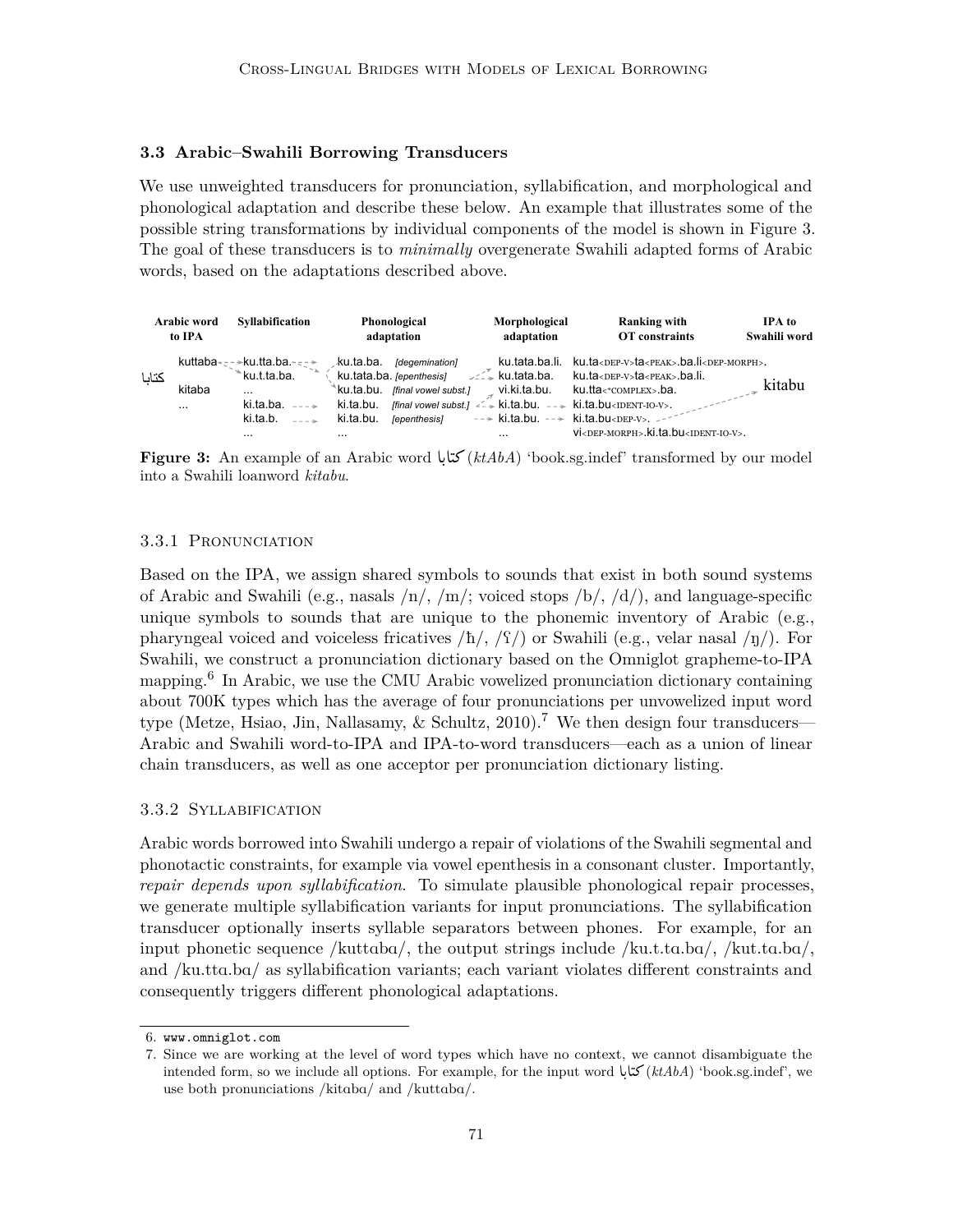# 3.3.3 Phonological Adaptation

Phonological adaptation of syllabified phone sequences is the crux of the loanword adaptation process. We implement phonological adaptation transducers as a composition of plausible context-dependent insertions, deletions, and substitutions of phone subsets, based on prior studies summarized in §3.2. In what follows, we list phonological adaptation components in the order of transducer composition in the borrowing model. The **vowel deletion** transducer shortens Arabic long vowels and vowel clusters. The **consonant degemination** transducer shortens Arabic geminate consonants, for example, it degeminates  $/tt/$  in /ku.tta.ba/, outputting /ku.ta.ba/. The **substitution of similar phonemes** transducer substitutes similar phonemes and phonemes that are found in Arabic but not in Swahili (Polomé, 1967, p. 45). For example, the emphatic  $/t^{\gamma}/\sqrt{d^{\gamma}/s^{\gamma}}$  are replaced by the corresponding non-emphatic segments [t], [d], [s]. The **vowel epenthesis** transducer inserts a vowel between pairs of consonants (/ku.tta.ba/  $\rightarrow$  /ku.tata.ba/), and at the end of a syllable, if the syllable ends with a consonant  $(\text{ku.t.} \text{ta.ba}/ \rightarrow \text{ku.t.} \text{ta.ba}).$  Sometimes it is possible to predict the final vowel of a word, depending on the word-final coda consonant of its Arabic counterpart:  $\sqrt{u}$  or  $\sqrt{o}$  added if an Arabic donor ends with a labial, and  $\sqrt{i}$  or /e/ added after coronals and dorsals (Mwita, 2009). Following these rules, the **final vowel substitution** transducer complements the inventory of final vowels in loanword candidates.

# 3.3.4 Morphological Adaptation

Both Arabic and Swahili have significant morphological processes that alter the appearance of lemmas. To deal with morphological variants, we construct morphological adaptation transducers that optionally strip Arabic concatenative affixes and clitics, and then optionally append Swahili affixes, generating a superset of all possible loanword hypotheses. We obtain the list of Arabic affixes from the Arabic morphological analyzer SAMA (Maamouri, Graff, Bouziri, Krouna, & Kulick, 2010); the Swahili affixes are taken from a hand-crafted Swahili morphological analyzer (Littell, Price, & Levin, 2014). For the sake of simplicity in implementation, we strip no more than one Arabic prefix and no more than one suffix per word; and in Swahili – we concatenate at most two Swahili prefixes and at most one suffix.

# **3.4 Learning Constraint Weights**

Due to the computational problems of working with OT (Eisner, 1997, 2002), we make simplifying assumptions by (1) bounding the theoretically infinite set of underlying forms with a small linguistically-motivated subset of allowed transformations on donor pronunciations, as described in §3.3; (2) imposing a priori restrictions on the set of the surface realizations by intersecting the candidate set with the recipient pronunciation lexicon; (3) assuming that the set of constraints is finite and regular (Ellison, 1994); and (4) assigning linear weights to constraints, rather than learning an ordinal constraint ranking with strict dominance (Boersma & Hayes, 2001; Goldwater & Johnson, 2003).

As discussed in §3.1, OT distinguishes markedness constraints which detect dispreferred phonetic patterns in the language, and faithfulness constraints, which ensure correspondences between the underlying form and the surface candidates. The implemented constraints are listed in Tables 3 and 4. Faithfulness constraints are integrated in phonological transformation components as transitions following each insertion, deletion, or substitution. Markedness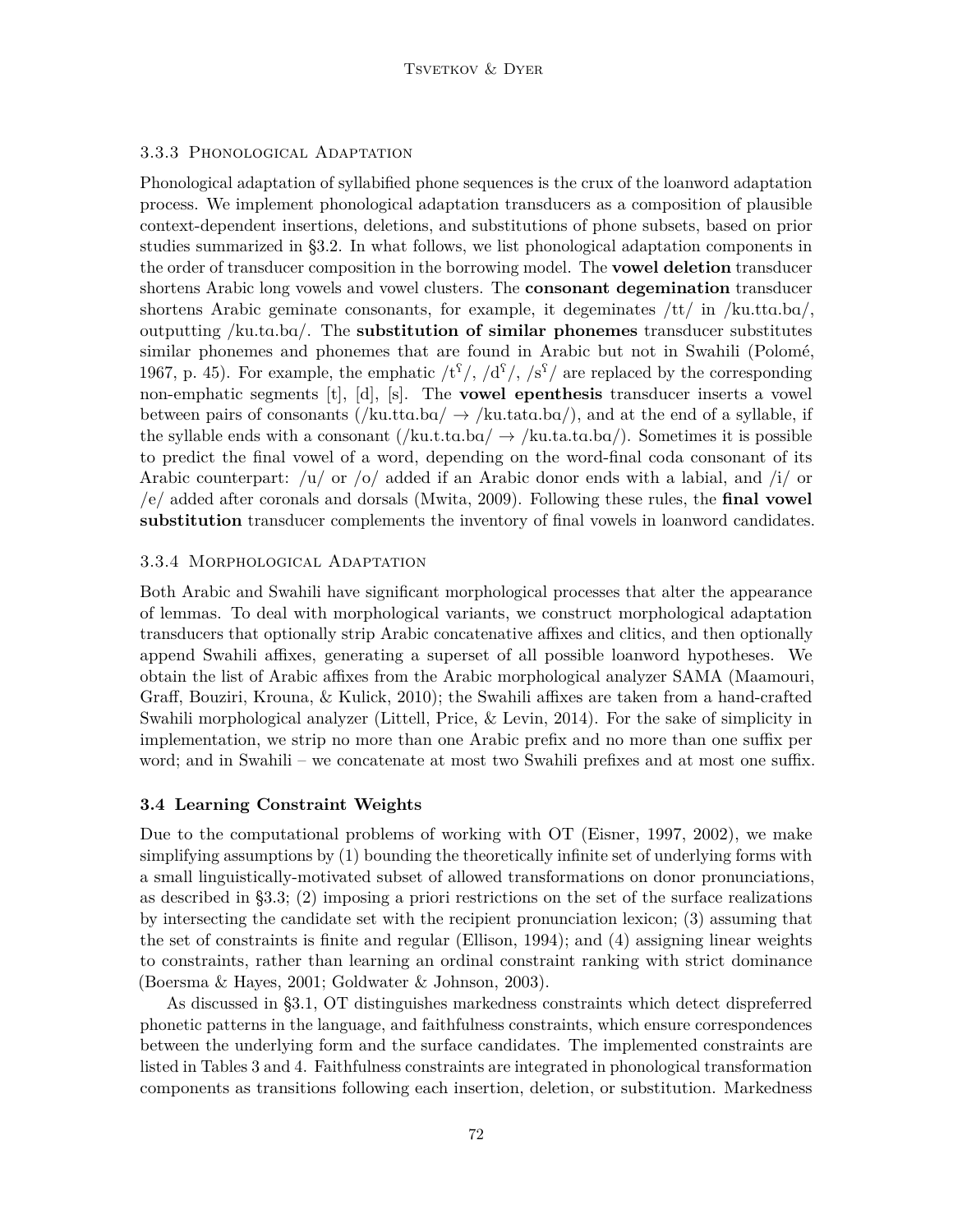| MAX-IO-MORPH          | no (donor) affix deletion                  |
|-----------------------|--------------------------------------------|
| $MAX-IO-C$            | no consonant deletion                      |
| $MAX-IO-V$            | no vowel deletion                          |
| DEP-IO-MORPH          | no (recipient) affix epenthesis            |
| $DEP-IO-V$            | no vowel epenthesis                        |
| $IDENT-IO-C$          | no consonant substitution                  |
| IDENT-IO-C-M          | no substitution in manner of pronunciation |
| IDENT-IO-C-A          | no substitution in place of articulation   |
| IDENT-IO-C-S          | no substitution in sonority                |
| IDENT-IO-C-P          | no pharyngeal consonant substitution       |
| IDENT-IO-C-G          | no glottal consonant substitution          |
| IDENT-IO-C-E          | no emphatic consonant substitution         |
| <b>IDENT-IO-V</b>     | no vowel substitution                      |
| IDENT-IO-V-O          | no substitution in vowel openness          |
| <b>IDENT-IO-V-R</b>   | no substitution in vowel roundness         |
| IDENT-IO-V-F          | no substitution in vowel frontness         |
| <b>IDENT-IO-V-FIN</b> | no final vowel substitution                |

**Faithfulness constraints**

**Table 3:** Faithfulness constraints prefer pronounced realizations completely congruent with their underlying forms.

|              | iviai keuhess-constraints                            |  |  |  |  |
|--------------|------------------------------------------------------|--|--|--|--|
| NO-CODA      | syllables must not have a coda                       |  |  |  |  |
| <b>ONSET</b> | syllables must have onsets                           |  |  |  |  |
| <b>PEAK</b>  | there is only one syllabic peak                      |  |  |  |  |
| <b>SSP</b>   | complex onsets rise in sonority,                     |  |  |  |  |
|              | complex codas fall in sonority                       |  |  |  |  |
|              | *COMPLEX-S no consonant clusters on syllable margins |  |  |  |  |
|              | *COMPLEX-C no consonant clusters within a syllable   |  |  |  |  |
|              | *COMPLEX-V no vowel clusters                         |  |  |  |  |

# **Markedness constraints**

**Table 4:** Markedness constraints impose language-specific structural well-formedness of surface realizations.

constraints are implemented as standalone identity transducers: inputs are equal outputs, but path weights representing candidate evaluation with respect to violated constraints are different.

The final "loanword transducer" is the composition of all transducers described in §3.3 and OT constraint transducers. A path in the transducer represents a syllabified phonemic sequence along with (weighted) OT constraints it violates, and shortest path outputs are those, whose cumulative weight of violated constraints is minimal.

OT constraints are realized as features in our linear model, and feature weights are learned in a discriminative training to maximize the accuracy obtained by the loanword transducer on a small development set of donor–recipient pairs. For parameter estimation, we employ the Nelder–Mead algorithm (Nelder & Mead, 1965), a heuristic derivative-free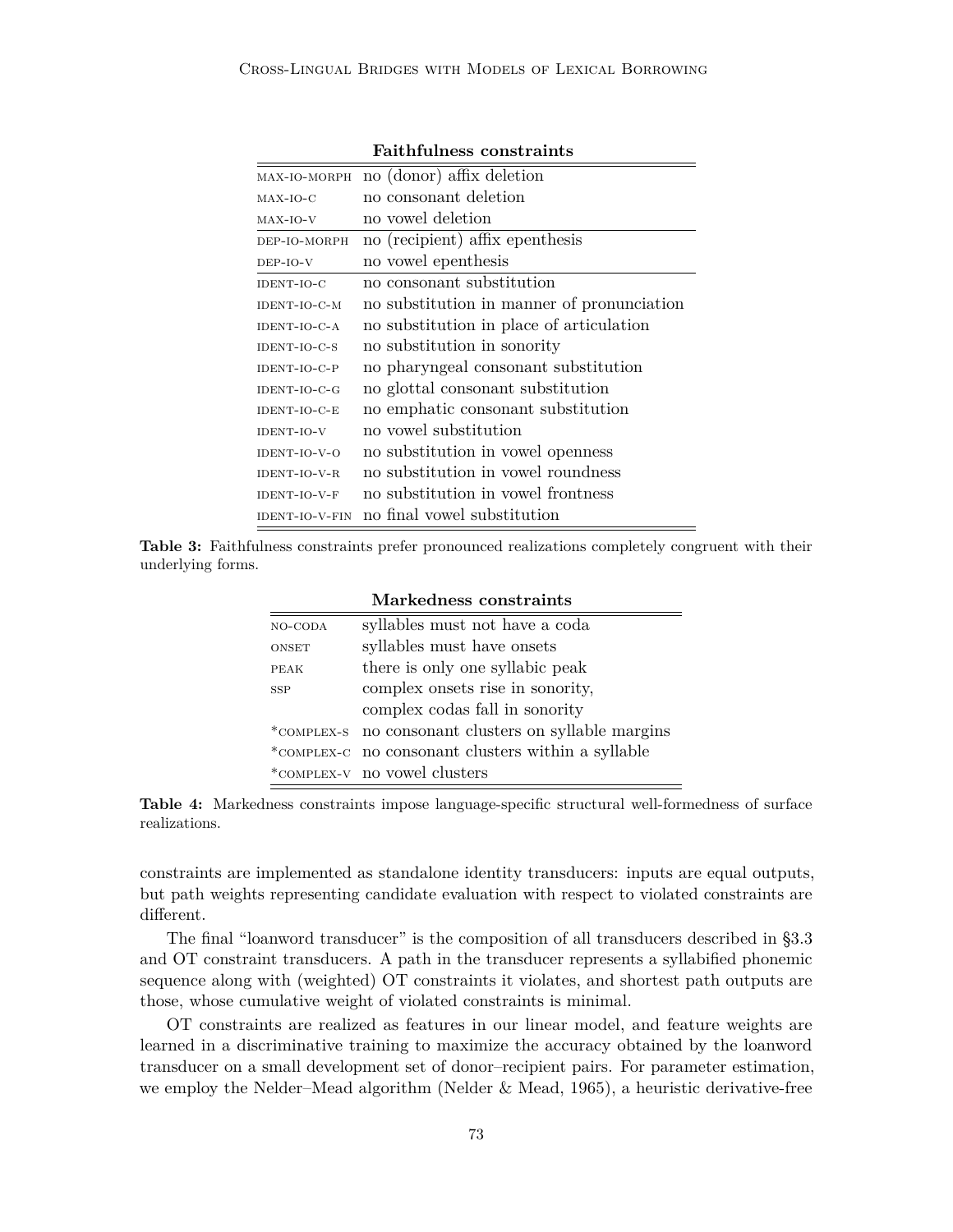method that iteratively optimizes, based on an objective function evaluation, the convex hull of  $n+1$  simplex vertices.<sup>8</sup> The objective function used in this work is the soft accuracy of the development set, defined as the proportion of correctly identified donor words in the total set of 1-best outputs.

### **3.5 Adapting the Model to a New Language**

The Arabic–Swahili case study shows that, in principle, a borrowing model can be constructed. But a reasonable question to ask is: how much work is required to build a similar system for a new language pair? We claim that our design permits rapid development in new language pairs. First, string transformation operations, as well as OT constraints are language-universal. The only adaptation required is a linguistic analysis to identify plausible morpho-phonological repair strategies for the new language pair (i.e., a subset of allowed insertions, deletions, and substitutions of phonemes and morphemes). Since we need only to overgenerate candidates (the OT constraints will filter bad outputs), the effort is minimal relative to many other grammar engineering exercises. The second language-specific component is the grapheme-to-IPA converter. While this can be a non-trivial problem in some cases, the problem is well studied, and many under-resourced languages (e.g., Swahili), have "phonographic" systems where orthography corresponds to phonology. This tendency can be explained by the fact that, in many cases, lower-resource languages have developed orthography relatively recently, rather than having organically evolved written forms that preserve archaic or idiosyncratic spellings that are more distantly related to the current phonology of the language such as we see in English.

To illustrate the ease with which a language pair can be engineered, we applied our borrowing model to the Italian–Maltese and French–Romanian language pairs. Maltese and Romanian, like Swahili, have a large number of borrowed words in their lexicons (Tadmor, 2009). Maltese (a phylogenetically Semitic language) has 35.1%–30.3% loanwords of Romance (Italian/Sicilian) origin (Comrie & Spagnol, 2015). Although French and Romanian are sister languages (both descending from Latin), about 12% of Romanian types are French borrowings that came into the language in the past few centuries (Schulte, 2009). For both language pairs we manually define a set of allowed insertions, deletions, and substitutions of phonemes and morphemes, based on the training sets. A set of Maltese affixes was defined based on the linguistic survey by Fabri, Gasser, Habash, Kiraz, and Wintner (2014). We employ the GLOBALPHONE pronunciation dictionary for French (Schultz & Schlippe, 2014), converted to IPA, and automatically constructed Italian, Romanian, and Maltese pronunciation dictionaries using the Omniglot grapheme-to-IPA conversion rules for those languages.

# **4. Models of Lexical Borrowing in Statistical Machine Translation**

Before turning to an experimental verification and analysis of the borrowing model, we introduce an external application where the borrowing model will be used as a component machine translation. We rely on the borrowing model to project translation information

<sup>8.</sup> The decision to use Nelder–Mead rather than more conventional gradient-based optimization algorithms was motivated purely by practical limitations of the finite-state toolkit we used which made computing derivatives with latent structure impractical from an engineering standpoint.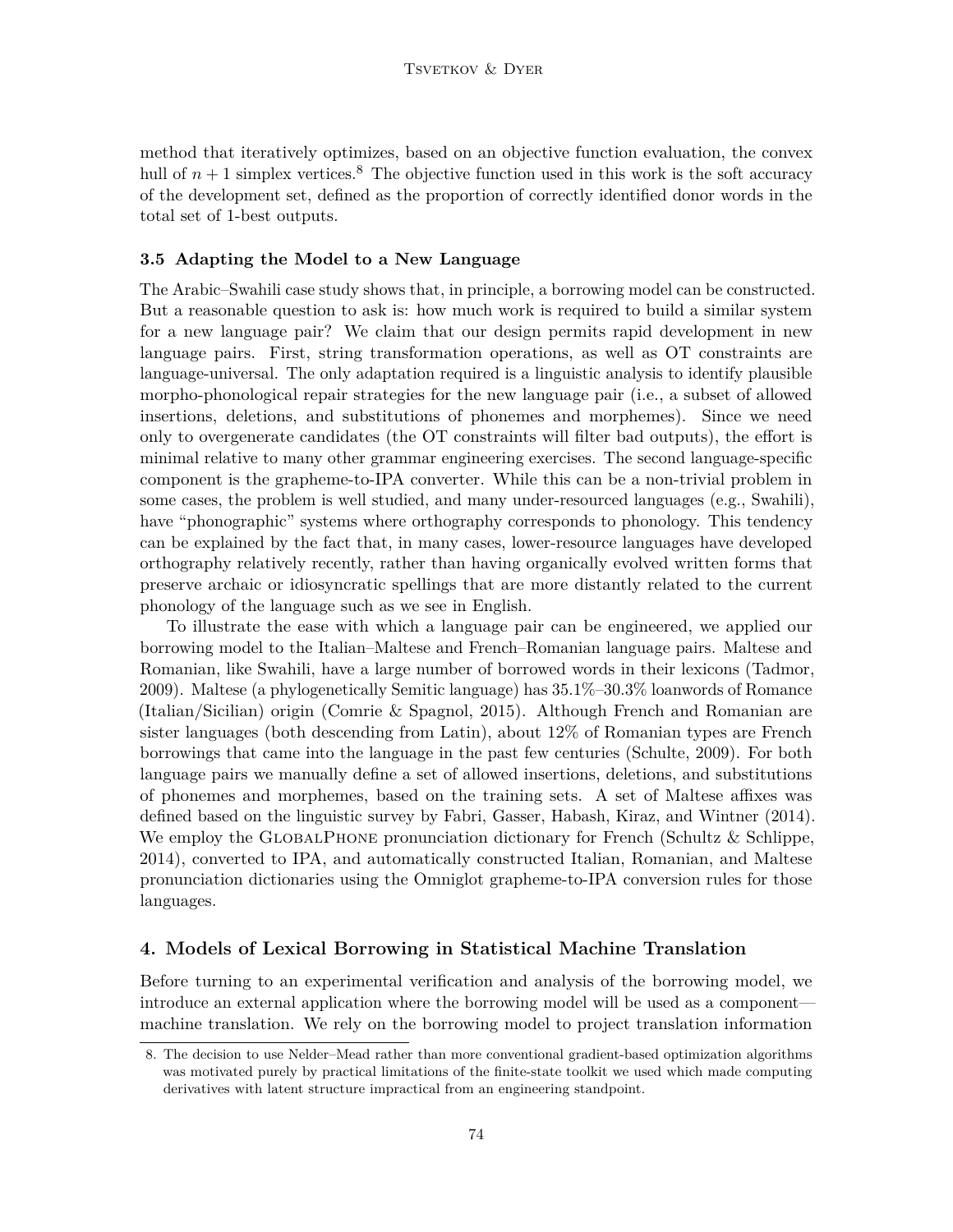from a high-resource donor language into a low-resource recipient language, thus mitigating the deleterious effects of out-of-vocabulary (OOV) words.

OOVs are a ubiquitous and difficult problem in MT. When a translation system encounters an OOV—a word that was not observed in the training data, and the trained system thus lacks its translation variants—it usually outputs the word just as it is in the source language, producing erroneous and disfluent translations. All MT systems, even when trained on billionsentence-size parallel corpora, will encounter OOVs at test time. Often, these are named entities and neologisms. However, the OOV problem is much more acute in morphologicallyrich and low-resource scenarios: there, OOVs are primarily not lexicon-peripheral items such as names and specialized/technical terms, but also regular content words. Since borrowed words are a component of the regular lexical content of a language, projecting translations onto the recipient language by identifying borrowed lexical material is a plausible strategy for solving this problem.

Procuring translations for OOVs has been a subject of active research for decades. Translation of named entities is usually generated using transliteration techniques (Al-Onaizan & Knight, 2002; Hermjakob, Knight, & Daumé III, 2008; Habash, 2008). Extracting a translation lexicon for recovering OOV content words and phrases is done by mining bi-lingual and monolingual resources (Rapp, 1995; Callison-Burch, Koehn, & Osborne, 2006; Haghighi, Liang, Berg-Kirkpatrick, & Klein, 2008; Marton, Callison-Burch, & Resnik, 2009; Razmara, Siahbani, Haffari, & Sarkar, 2013; Saluja, Hassan, Toutanova, & Quirk, 2014). In addition, OOV content words can be recovered by exploiting cognates, by transliterating and then "pivoting" via a closely-related resource-richer language, when such a language exists (Hajič, Hric, & Kuboň, 2000; Mann & Yarowsky, 2001; Kondrak, Marcu, & Knight, 2003; De Gispert & Marino, 2006; Habash & Hu, 2009; Durrani, Sajjad, Fraser, & Schmid, 2010; Wang, Nakov, & Ng, 2012; Nakov & Ng, 2012; Dholakia & Sarkar, 2014). Our work is similar in spirit to the latter pivoting approach, but we show how to obtain translations for OOV content words by pivoting via an unrelated, often typologically distant resource-rich language.

Our solution is depicted, at a high level, in Figure 4. Given an OOV word in resource-poor MT, we use our borrowing system to identify list of likely donor words from the donor language. Then, using the MT system in the resource-rich language, we translate the donor words to the same target language as in the resource-poor MT (here, English). Finally, we integrate translation candidates in the resource-poor system.

We now discuss integrating translation candidates acquired via borrowing plus resourcerich translation.

Briefly, phrase-based translation works as follows. A set of candidate translations for an input sentence is created by matching contiguous spans of the input against an inventory of phrasal translations, reordering them into a target-language appropriate order, and choosing the best one according to a model that combines features of the phrases used, reordering patterns, and target language model (Koehn, Och, & Marcu, 2003). A limitation of this approach is that it can only generate input/output phrase pairs that were directly observed in the training corpus. In resource-limited languages, the standard phrasal inventory will generally be incomplete due to limited parallel data. Thus, the decoder's only hope for producing a good output is to find a fluent, meaning-preserving translation using incomplete translation lexicons. "Synthetic phrases" is a strategy of integrating translated phrases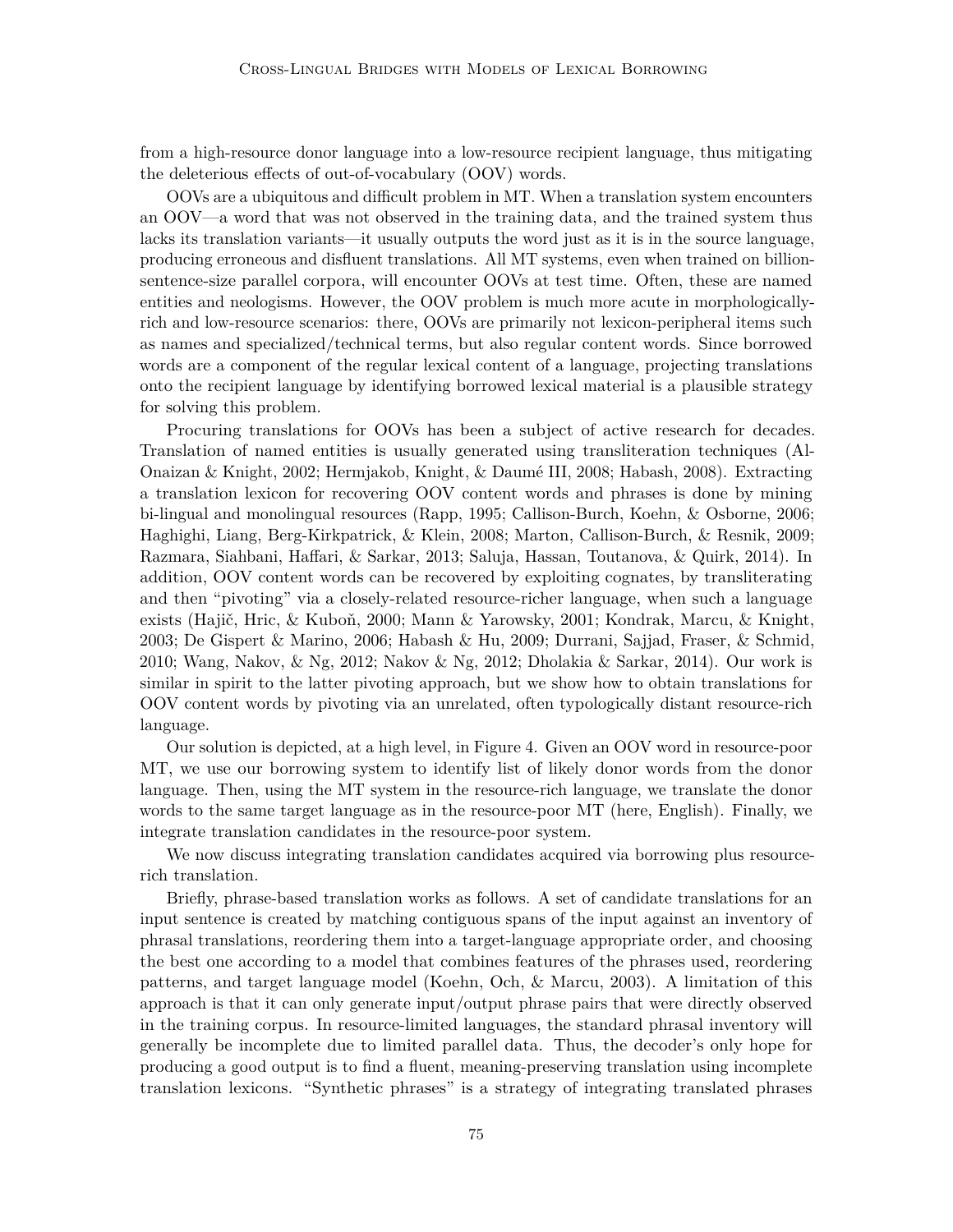

**Figure 4:** To improve a resource-poor Swahili–English MT system, we extract translation candidates for OOV Swahili words borrowed from Arabic using the Swahili-to-Arabic borrowing system and Arabic–English resource-rich MT.

directly in the MT *translation model*, rather than via pre- or post-processing MT inputs and outputs (Tsvetkov, Dyer, Levin, & Bhatia, 2013; Chahuneau, Schlinger, Smith, & Dyer, 2013; Schlinger, Chahuneau, & Dyer, 2013; Ammar, Chahuneau, Denkowski, Hanneman, Ling, Matthews, Murray, Segall, Tsvetkov, Lavie, & Dyer, 2013; Tsvetkov, Metze, & Dyer, 2014; Tsvetkov & Dyer, 2015). Synthetic phrases are phrasal translations that are not directly extractable from the training data, generated by auxiliary translation and postediting processes (for example, extracted from a borrowing model). An important advantage of synthetic phrases is that the process often benefits from phrase synthesizers that have high recall (relative to precision) since the global translation model will still have the final say on whether a synthesized phrase will be used.

For each OOV, the borrowing system produces the *n*-best list of plausible donors; for each donor we then extract the  $k$ -best list of its translations.<sup>9</sup> Then, we pair the OOV with the resulting  $n \times k$  translation candidates. The translation candidates are noisy: some of the generated donors may be erroneous, the errors are then propagated in translation.<sup>10</sup> To allow the low-resource translation system to leverage good translations that are missing in the default phrase inventory, while being able to learn how trustworthy they are, we integrate the borrowing-model acquired translation candidates as synthetic phrases.

To let the translation model learn whether to trust these phrases, the translation options obtained from the borrowing model are augmented with an indicator feature indicating that the phrase was generated externally (i.e., rather than being extracted from the parallel data). Additional features assess properties of the donor–loan words' relation; their goal is to provide an indication of plausibility of the pair (to mark possible errors in the outputs of the borrowing system). We employ two types of features: phonetic and semantic. Since borrowing is primarily a phonological phenomenon, phonetic features will provide an indication of how

<sup>9.</sup> We set *n* and *k* to 5; we did not experiment with other values.

<sup>10.</sup> We give as input into the borrowing system all OOV words, although, clearly, not all OOVs are loanwords, and not all loanword OOVs are borrowed from the donor language. However, an important property of the borrowing model is that its operations are not general, but specific to the language-pair and reduced only to a small set of plausible changes that the donor word can undergo in the process of assimilation in the recipient language. Thus, the borrowing system only *minimally* overgenerates the set of output candidates given an input. If the borrowing system encounters an input word that was not borrowed from the target donor language, it usually (but not always) produces an empty output.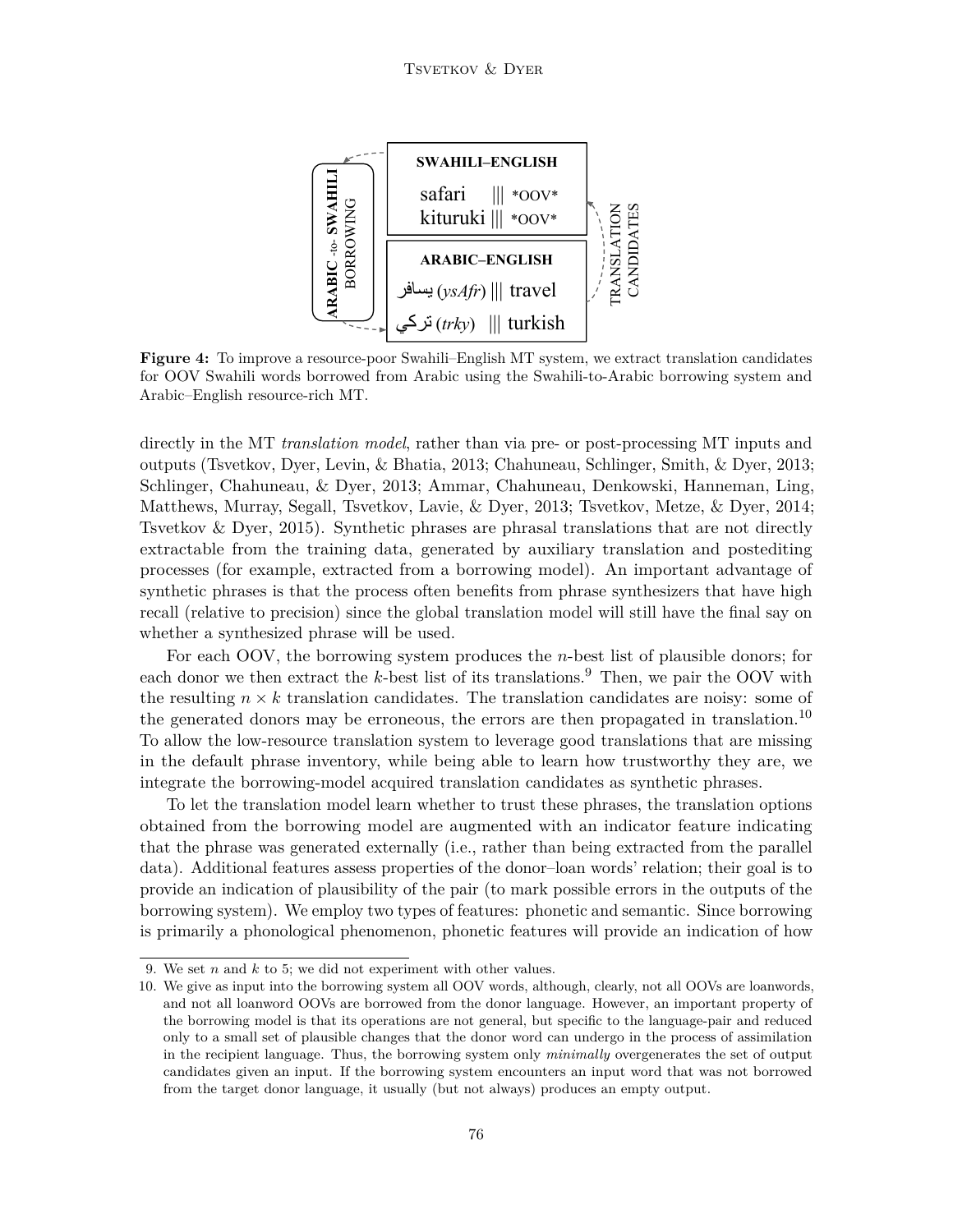typical (or atypical) pronunciation of the word in a language; loanwords are expected to be less typical than core vocabulary words. The goal of semantic features is to measure semantic similarity between donor and loan words: erroneous candidates and borrowed words that changed meaning over time are expected to have different meaning from the OOV.

### **4.1 Phonetic Features**

To compute phonetic features we first train a (5-gram) language model (LM) of IPA pronunciations of the donor/recipient language vocabulary  $(p<sub>\phi</sub>)$ . Then, we re-score pronunciations of the donor and loanword candidates using the LMs. We hypothesize that in donor–loanword pairs both the donor and the loanword phone LM score is high. We capture this intuition in three features:  $f_1 = p_\phi(donor)$ ,  $f_2 = p_\phi(loanword)$ , and the harmonic mean between the two scores  $f_3 = \frac{2f_1f_2}{f_1+f_2}$  $\frac{2f_1f_2}{f_1+f_2}$  (the harmonic mean of a set of values is high only when all of the values are high).

### **4.2 Semantic Features**

We compute a semantic similarity feature between the candidate donor and the OOV loanword as follows. We first train, using large monolingual corpora, 100-dimensional word vector representations for donor and recipient language vocabularies.<sup>11</sup> Then, we employ canonical correlation analysis (CCA) with small donor–loanword dictionaries (training sets in the borrowing models) to project the word embeddings into 50-dimensional vectors with maximized correlation between their dimensions. The semantic feature annotating the synthetic translation candidates is cosine distance between the resulting donor and loanword vectors. We use the word2vec Skip-gram model (Mikolov, Sutskever, Chen, Corrado, & Dean, 2013) to train monolingual vectors,<sup>12</sup> and the CCA-based tool (Faruqui & Dyer, 2014) for projecting word vectors.<sup>13</sup>

### **5. Experiments**

We now turn to the problem of empirically validating the model we have proposed. Our evaluation consists of two parts. First, we perform an intrinsic assessment of the model's ability to learn borrowing correspondences and compare these to similar approaches that use less linguistic knowledge but which have been used to solve similar string mapping problems. Second, we show the effect of borrowing-augmented translations in translation systems, exploring the effects of the features proposed above.

### **5.1 Intrinsic Evaluation of Models of Lexical Borrowing**

Our experimental setup is defined as follows. The input to the borrowing model is a loanword candidate in Swahili/Maltese/Romanian, the outputs are plausible donor words in the Arabic/Italian/French monolingual lexicon (i.e., any word in pronunciation dictionary).

<sup>11.</sup> We assume that while parallel data is limited in the recipient language, monolingual data is available.

<sup>12.</sup> code.google.com/p/word2vec

<sup>13.</sup> github.com/mfaruqui/eacl14-cca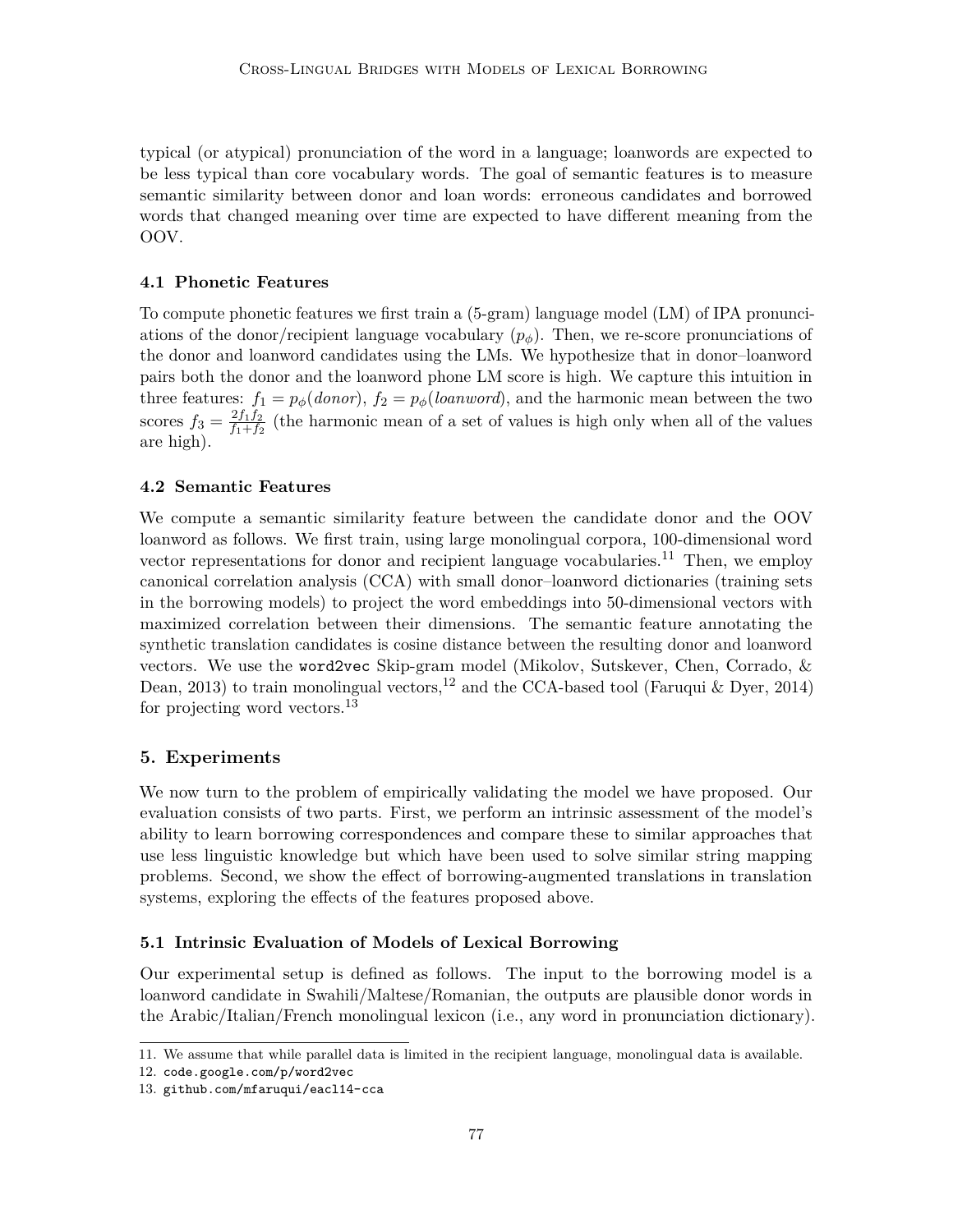We train the borrowing model using a small set of training examples, and then evaluate it using a held-out test set. In the rest of this section we describe in detail our datasets, tools, and experimental results.

#### 5.1.1 Resources

We employ Arabic–English and Swahili–English bitexts to extract a training set (corpora of sizes 5.4M and 14K sentence pairs, respectively), using a cognate discovery technique (Kondrak, 2001). Phonetically and semantically similar strings are classified as cognates; phonetic similarity is the string similarity between phonetic representations, and semantic similarly is approximated by translation.<sup>14</sup> We thereby extract Arabic and Swahili pairs  $\langle a, s \rangle$  that are phonetically similar  $\left( \frac{\Delta(a,s)}{\min(|a|,|s|)} \right)$  < 0.5) where  $\Delta(a,s)$  is the Levenshtein distance between *a* and *s* and that are aligned to the same English word *e*. FastAlign (Dyer, Chahuneau, & Smith, 2013) is used for word alignments. Given an extracted word pair  $\langle a, s \rangle$ , we also extract word pairs  $\{\langle a', s \rangle\}$  for all proper Arabic words *a*' which share the same lemma with *a* producing on average 33 Arabic types per Swahili type. We use MADA (Habash, Rambow, & Roth, 2009) for Arabic morphological expansion.

From the resulting dataset of 490 extracted Arabic–Swahili borrowing examples,  $^{15}$  we set aside randomly sampled 73 examples (15%) for evaluation,  $^{16}$  and use the remaining 417 examples for model parameter optimization. For Italian–Maltese language pair, we use the same technique and extract 425 training and 75 (15%) randomly sampled test examples. For French–Romanian language pair, we use an existing small annotated set of borrowing examples,<sup>17</sup> with 282 training and 50 (15%) randomly sampled test examples.

We use pyfst—a Python interface to OpenFst (Allauzen, Riley, Schalkwyk, Skut,  $\&$ Mohri, 2007)—for the borrowing model implementation.<sup>18</sup>

#### 5.1.2 Baselines

We compare our model to several baselines. In the Levenshtein distance baselines we chose the closest word (either surface or pronunciation-based). In the cognates baselines, we evaluate a variant of the Levenshtein distance tuned to identify cognates (Mann & Yarowsky, 2001; Kondrak & Sherif, 2006); this method was identified by Kondrak and Sherif (2006) among the top three cognate identification methods. In the transliteration baselines we generate plausible transliterations of the input Swahili (or Romanian) words in the donor lexicon using the model of Ammar, Dyer, and Smith (2012), with multiple references in a lattice and without reranking. The CRF transliteration model is a linear-chain CRF where we label each source character with a sequence of target characters. The features are label unigrams, label bigrams, and label conjoined with a moving window of source characters. In the OT-uniform baselines, we evaluate the accuracy of the borrowing model with uniform

<sup>14.</sup> This cognate discovery technique is sufficient to extract a small training set, but is not generally applicable, as it requires parallel corpora or manually constructed dictionaries to measure semantic similarity. Large parallel corpora are unavailable for most language pairs, including Swahili–English.

<sup>15.</sup> In each training/test example one Swahili word corresponds to all extracted Arabic donor words.

<sup>16.</sup> We manually verified that our test set contains clear Arabic–Swahili borrowings. For example, we extract Swahili *kusafiri, safari* and Arabic Q ®Ë@, Q ® , Q ® (*Alsfr, ysAfr, sfr*) all aligned to 'travel'. ֦֦֦֧֦֧֦֧֦֧֦֦֦֧֦֧֦֧֦֧֦֧֦֧֦֧֦֦֦֧֦֧֦֧֦֡֝֝֝֝֝ :<br>: <u>ر</u> l<br>.

<sup>17.</sup> http://wold.clld.org/vocabulary/8

<sup>18.</sup> https://github.com/vchahun/pyfst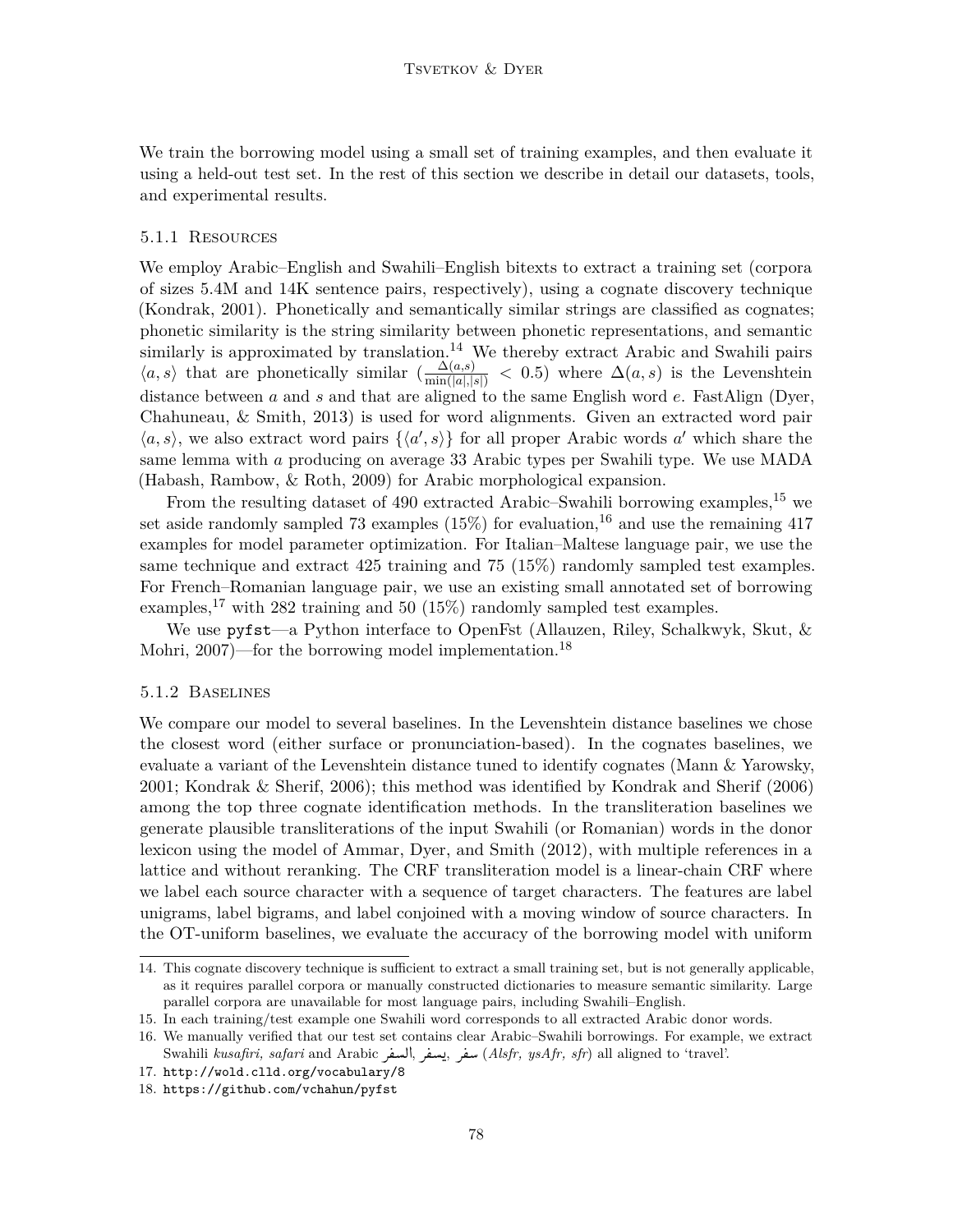|              | $AR-SW$ | IT-MT | FR–RO |
|--------------|---------|-------|-------|
| Reachability | 87.7%   | 92.7  | 82.0% |
| Ambiguity    | 857     | 11    | 12    |

Table 5: The evaluation of the borrowing model design. Reachability is the percentage of donor– recipient pairs that are reachable from a donor to a recipient language. Ambiguity is the average number of outputs that the model generates per one input.

weights, thus the shortest path in the loanwords transducer will be forms that violate the fewest constraints.

### 5.1.3 Evaluation

In addition to predictive accuracy on all models (if a model produces multiple hypotheses with the same 1-best weight, we count the proportion of correct outputs in this set), we evaluate two particular aspects of our proposed model: (1) appropriateness of the model family, and (2) the quality of the learned OT constraint weights. The first aspect is designed to evaluate whether the morpho-phonological transformations implemented in the model are required *and* sufficient to generate loanwords from the donor inputs. We report two evaluation measures: model *reachability* and *ambiguity*. Reachability is the percentage of test samples that are reachable (i.e., there is a path from the input test example to a correct output) in the loanword transducer. A naïve model which generates all possible strings would score 100% reachability; however, inference may be expensive and the discriminative component will have a greater burden. In order to capture this trade-off, we also report the inherent *ambiguity* of our model, which is the average number of outputs potentially generated per input. A generic Arabic–Swahili transducer, for example, has an ambiguity of 786,998—the size of the Arabic pronunciation lexicon.<sup>19</sup>

### 5.1.4 Results

The reachability and ambiguity of the borrowing model are listed in Table 5. Briefly, the model obtains high reachability, while significantly reducing the average number of possible outputs per input: in Arabic from 787K to 857 words, in Maltese from 129K to 11, in French from 62K to 12. This result shows that the loanword transducer design, based on the prior linguistic analysis, is a plausible model of word borrowing. Yet, there are on average 33 correct Arabic words out of the possible 857 outputs, thus the second part of the model—OT constraint weights optimization—is crucial.

The accuracy results in Table 6 show how challenging the task of modeling lexical borrowing between two distinct languages is, and importantly, that orthographic and phonetic baselines including the state-of-the-art generative model of transliteration are not suitable for this task. Phonetic baselines for Arabic–Swahili perform better than orthographic ones, but substantially worse than OT-based models, even if OT constraints are not weighted. Crucially, the performance of the borrowing model with the learned OT weights corroborates

<sup>19.</sup> Our measure of ambiguity is equivalent to perplexity assuming a uniform distribution over output forms.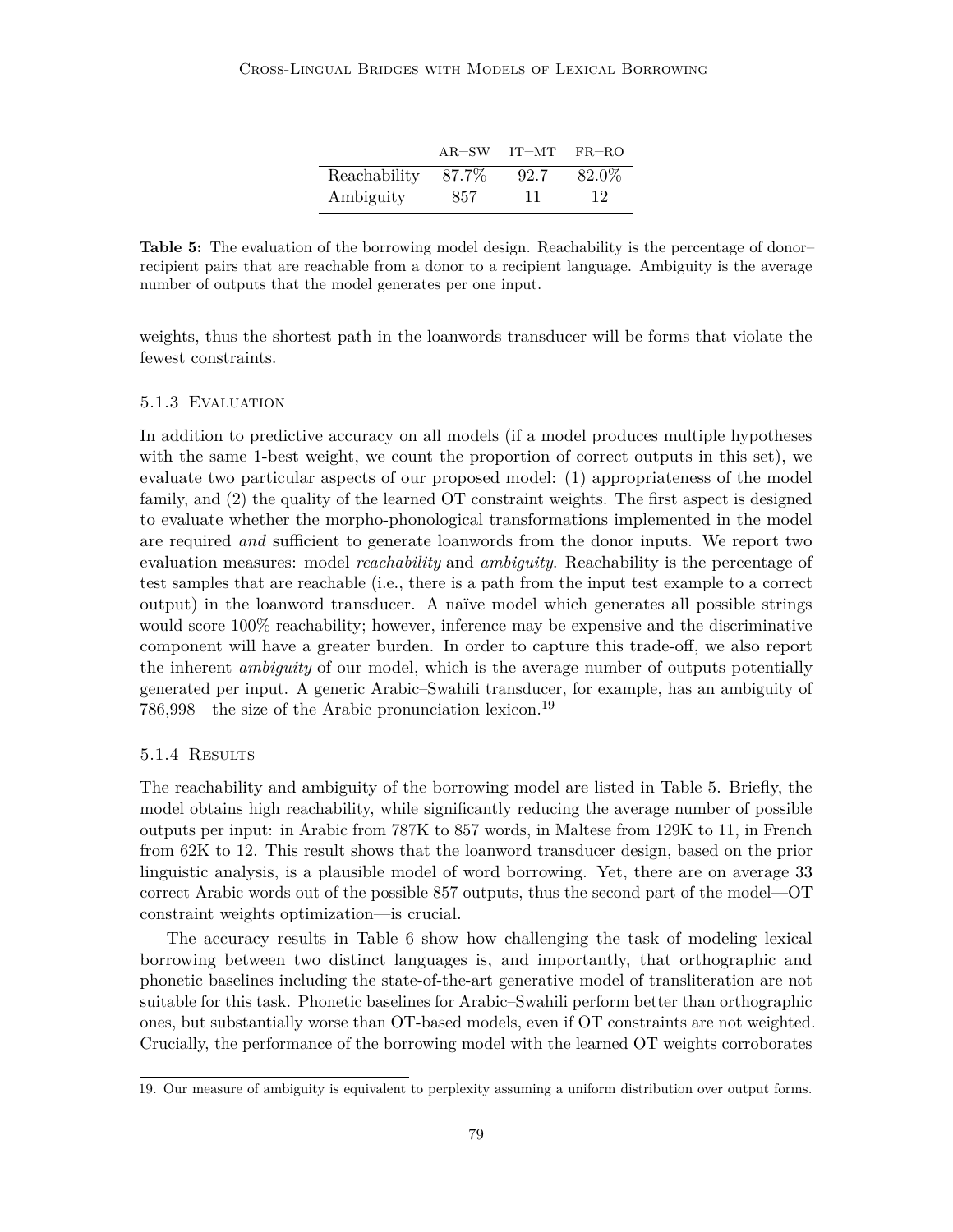### TSVETKOV & DYER

|                        |                               | Accuracy $(\%)$ |         |         |
|------------------------|-------------------------------|-----------------|---------|---------|
|                        |                               | $AR-SW$         | $IT-MT$ | $FR-RO$ |
| Orthographic baselines | Levenshtein-orthographic      | 8.9             | 61.5    | 38.0    |
|                        | Transliteration               | 16.4            | 61.3    | 36.0    |
| Phonetic baselines     | Levenshtein-pronunciation     | 19.8            | 64.4    | 26.3    |
|                        | Cognates                      | 19.7            | 63.7    | 30.7    |
| OТ                     | OT-uniform constraint weights | 29.3            | 65.6    | 58.5    |
|                        | OT-learned constraint weights | 48.4            | 83.3    | 75.6    |

**Table 6:** The evaluation of the borrowing model accuracy. We compare the following setups: orthographic (surface) and phonetic (based on pronunciation lexicon) Levenshtein distance, a cognate identification model that uses heuristic Levenshtein distance with lower penalty on vowel updates and similar letter/phone substitutions, a CRF transliteration model, and our model with uniform and learned OT constraint weights assignment.

the assumption made in numerous linguistic accounts that OT is an adequate analysis of the lexical borrowing phenomenon.

# 5.1.5 Qualitative Evaluation

The constraint ranking learned by the borrowing model (constraints are listed in Tables 3, 4) is in line with prior linguistic analysis. In Swahili no-coda dominates all other markedness constraints. Both \*complex-s and \*complex-c, restricting consonant clusters, dominate \*complex-v, confirming that Swahili is more permissive to vowel clusters. ssp—sonority-based constraint—captures a common pattern of consonant clustering, found across languages, and is also learned by our model as undominated by most competitors in Swahili, and as a dominating markedness constraint in Romanian. Morphologically-motivated constraints also comply with tendencies discussed in linguistic literature: donor words may remain unmodified and are treated as a stem, and then are reinfected according to the recipient morphology, thus DEP-IO-MORPH can be dominated more easily than MAX-IO-MORPH. Finally, vowel epenthesis dep-io-v is the most common strategy in Arabic loanword adaptation, and is ranked lower according to the model; however, it is ranked highly in the French–Romanian model, where vowel insertion is rare.

A second interesting by-product of our model is an inferred syllabification. While we did not conduct a systematic quantitative evaluation, higher-ranked Swahili outputs tend to contain linguistically plausible syllabifications, although the syllabification transducer inserts optional syllable boundaries between every pair of phones. This result further attests to the plausible constraint ranking learned by the model. Example Swahili syllabifications<sup>20</sup> along with the constraint violations produced by the borrowing model are depicted in Table 7.

### **5.2 Extrinsic Evaluation of Pivoting via Borrowing in MT**

We now turn to an extrinsic evaluation, looking at two low-resource translation tasks: Swahili– English translation (resource-rich donor language: Arabic), Maltese–English translation

<sup>20.</sup> We chose examples from the Arabic–Swahili system because this is a more challenging case due to linguistic discrepancies.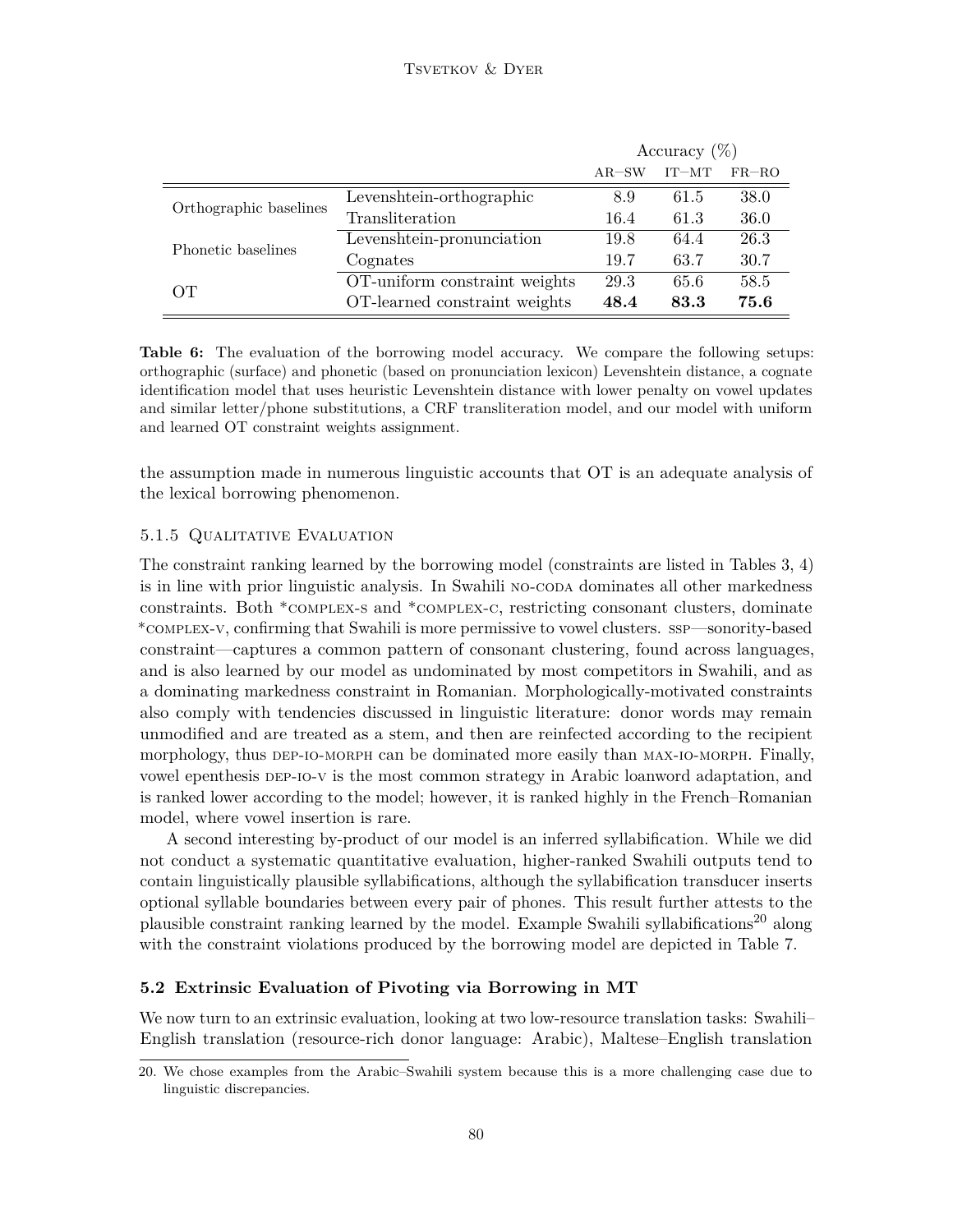| ΕN     | AR orth. | AR pron. | SW syl.   | Violated constraints                                                                                           |
|--------|----------|----------|-----------|----------------------------------------------------------------------------------------------------------------|
| book   | ktAb     | kitAb    | ki.ta.bu. | IDENT-IO-C-G $\langle A, a \rangle$ , DEP-IO-V $\langle \epsilon, u \rangle$                                   |
| palace | AlqSr    | AlgaSr   | ka.sri    | MAX-IO-MORPH $\langle A l, \epsilon \rangle$ , IDENT-IO-C-S $\langle q, k \rangle$ ,                           |
|        |          |          |           | IDENT-IO-C-E $\langle S, s \rangle$ , *COMPLEX-C $\langle sr \rangle$ , DEP-IO-V $\langle \epsilon, i \rangle$ |
| wage   | Airh     | Aujrah   | u.ji.ra.  | MAX-IO-V $\langle A, \epsilon \rangle$ , ONSET $\langle u \rangle$ ,                                           |
|        |          |          |           | DEP-IO-V $\langle \epsilon, i \rangle$ , MAX-IO-C $\langle h, \epsilon \rangle$                                |

**Table 7:** Examples of inferred syllabification and corresponding constraint violations produced by our borrowing model.

(resource-rich donor language: Italian), and Romanian–English translation (resource-rich donor language: French). We begin by reviewing the datasets used, and then discuss two oracle experiments that attempt to quantify how much value could we obtain from a perfect borrowing model (since not all mistakes made by MT systems involve borrowed words). Armed with this understanding, we then explore how much improvement can be obtained using our system.

#### 5.2.1 Datasets and Software

The Swahili–English parallel corpus was crawled from the Global Voices project website<sup>21</sup>. For the Maltese–English language pair, we sample a parallel corpus of the same size from the EUbookshop corpus from the OPUS collection (Tiedemann, 2012). Similarly, to simulate resource-poor scenario for the Romanian–English language pair, we sample a corpus from the transcribed TED talks (Cettolo, Girardi, & Federico, 2012). To evaluate translation improvement on corpora of different sizes we conduct experiments with sub-sampled 4,000, 8,000, and 14,000 parallel sentences from the training corpora (the smaller the training corpus, the more OOVs it has). Corpora sizes along with statistics of source-side OOV tokens and types are given in Table 8. Statistics of the held-out dev and test sets used in all translation experiments are given in Table 9.

The Arabic–English pivot translation system was trained on a parallel corpus of about 5.4 million sentences available from the Linguistic Data Consortium (LDC), and optimized on the standard NIST MTEval dataset for the year 2005 (MT05). The Italian–English system was trained on 11 million sentences from the OPUS corpus. The French–English pivot system was trained on about 400,000 sentences from the transcribed TED talks, and optimized on the dev talks from the Romanian–English system; test talks from the Romanian–English system were removed from the French–English training corpus.

In all the MT experiments, we use the  $\csc^{22}$  translation toolkit (Dyer, Lopez, Ganitkevitch, Weese, Ture, Blunsom, Setiawan, Eidelman, & Resnik, 2010), and optimize parameters with MERT (Och, 2003). English 4-gram language models with Kneser-Ney smoothing (Kneser & Ney, 1995) were trained using KenLM (Heafield, 2011) on the target side of the parallel training corpora and on the Gigaword corpus (Parker, Graff, Kong, Chen, & Maeda, 2009). Results are reported using case-insensitive BLEU with a single reference (Papineni, Roukos, Ward, & Zhu, 2002). To verify that our improvements are consistent and are not

<sup>21.</sup> sw.globalvoicesonline.org

<sup>22.</sup> www.cdec-decoder.org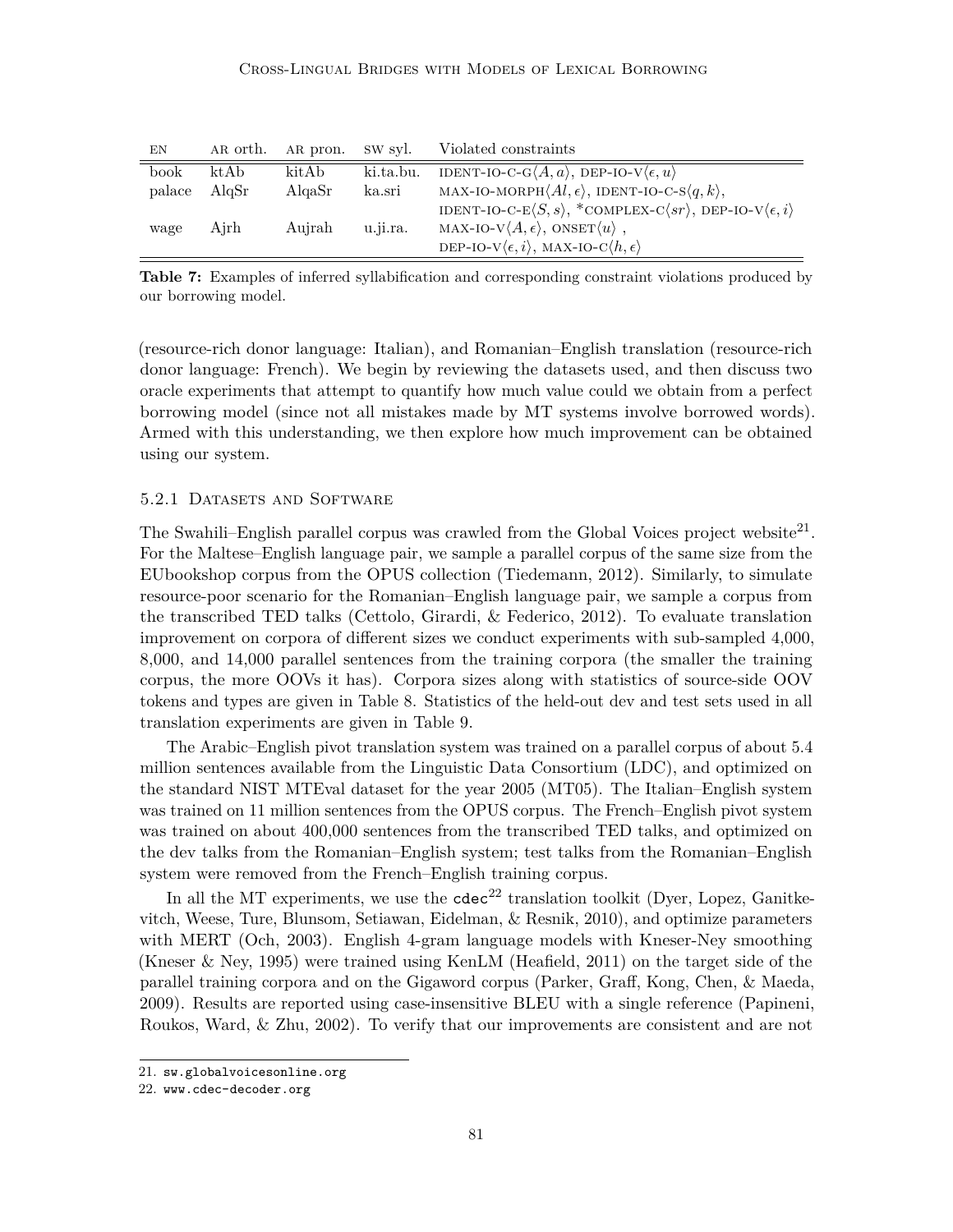|             |               | 4K               | 8K                 | 14K                |
|-------------|---------------|------------------|--------------------|--------------------|
|             | Tokens        | 84,764           | 170,493            | 300,648            |
| $SW$ – $EN$ | <b>Types</b>  | 14,554           | 23,134             | 33,288             |
|             | OOV tokens    | 4,465 $(12.7\%)$ | 3,509 $(10.0\%)$   | $2,965(8.4\%)$     |
|             | OOV types     | 3,610 $(50.3\%)$ | $2,950(41.1\%)$    | $2,523$ $(35.1\%)$ |
|             | Tokens        | 104,181          | 206,781            | 358,373            |
| $MT$ – $EN$ | <b>Types</b>  | 14,605           | 22,407             | 31,176             |
|             | OOV tokens    | $4,735(8.7\%)$   | 3,497 $(6.4\%)$    | $2,840(5.2\%)$     |
|             | OOV types     | 4,171 $(44.0\%)$ | 3,236 $(34.2\%)$   | 2,673 (28.2%)      |
|             | <b>Tokens</b> | 35,978           | 71,584             | 121,718            |
| $RO-EN$     | <b>Types</b>  | 7,210            | 11,144             | 15,112             |
|             | OOV tokens    | 3,268 $(16.6\%)$ | $2,585$ $(13.1\%)$ | $2,177$ $(11.1\%)$ |
|             | OOV types     | $2,382(55.0\%)$  | $1,922$ $(44.4\%)$ | 1,649 (38.1%)      |

**Table 8:** Statistics of the Swahili–English, Maltese–English, and Romanian–English corpora and source-side OOV rates for 4K, 8K, 14K parallel training sentences.

|              | $SW-FN$ |        | $MT-EN$ |        | $RO-EN$ |        |
|--------------|---------|--------|---------|--------|---------|--------|
|              | dev     | test   | dev     | test   | dev     | test   |
| Sentences    | 1,552   | 1,732  | 2,000   | 2,000  | 2,687   | 2,265  |
| Tokens       | 33,446  | 35,057 | 54,628  | 54,272 | 24,754  | 19,659 |
| <b>Types</b> | 7,008   | 7.180  | 9,508   | 9,471  | 5,141   | 4,328  |

**Table 9:** Dev and test corpora sizes.

just an effect of optimizer instability, we train three systems for each MT setup; reported BLEU scores are averaged over systems.

### 5.2.2 Upper Bounds

The goal of our experiments is not only to evaluate the contribution of the OOV dictionaries that we extract when pivoting via borrowing, but also to understand the potential contribution of exploiting borrowing. What is the overall improvement that would be achieved if we could correctly translate all OOVs that were borrowed from another language? What is the overall improvement that can be achieved if we correctly translate all OOVs? We answer this question by defining "upper bound" experiments. In the upper bound experiments we word-align all available parallel corpora, including dev and test sets, and extract from the alignments oracle translations of OOV words. Then, we append the extracted OOV dictionaries to the training corpora and re-train SMT setups without OOVs. Translation scores of the resulting system provide an upper bound of an improvement from correctly translating all OOVs. When we append oracle translations of the subset of OOV dictionaries, in particular translations of all OOVs for which the output of the borrowing system is not empty, we obtain an upper bound that can be achieved using our method (if the borrowing system provided perfect outputs relative to the reference translations). Understanding the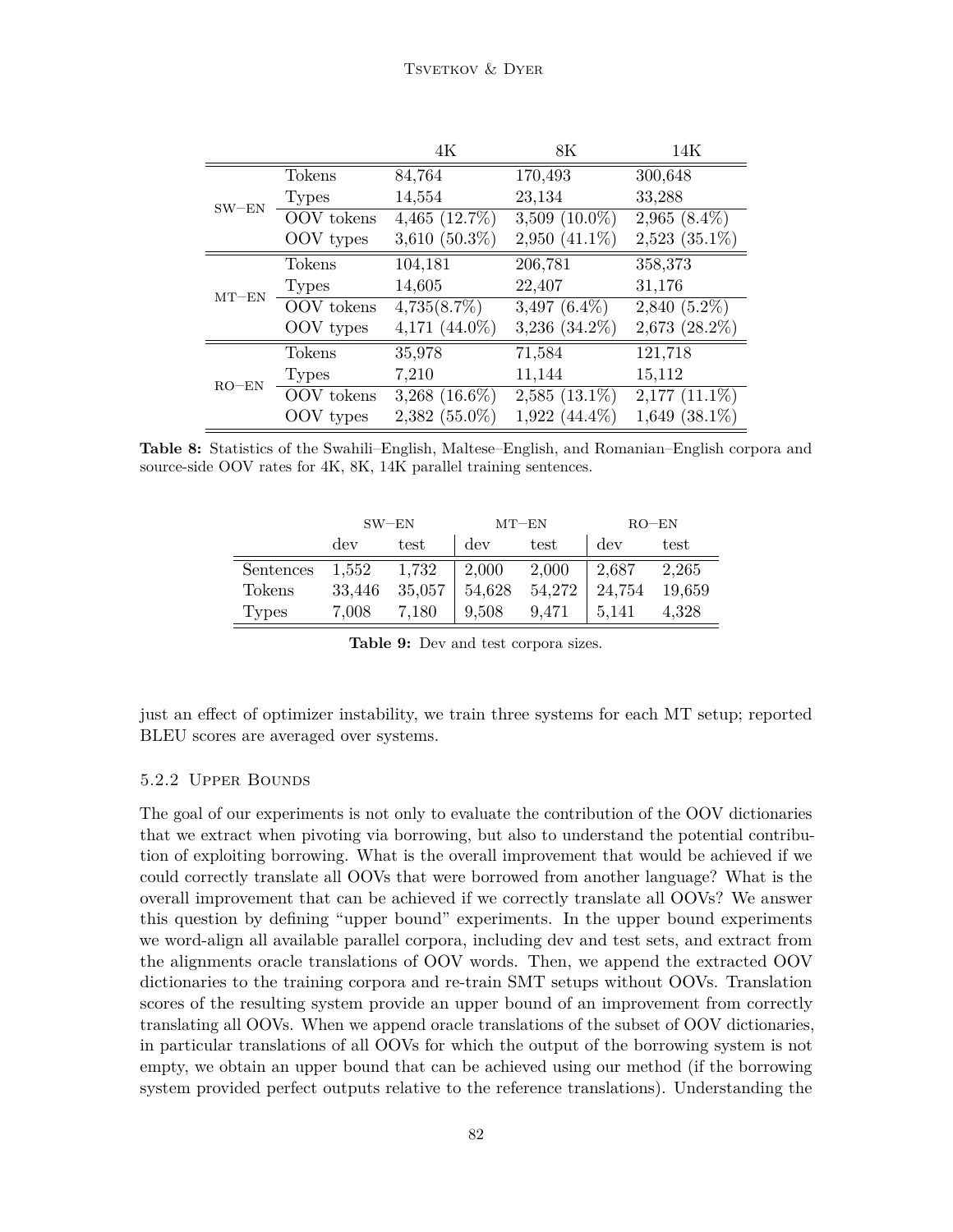|                                         | 4K - | 8K. | 14K |
|-----------------------------------------|------|-----|-----|
| Loan OOVs in SW-EN $5,050$ 4,219 3,577  |      |     |     |
| Loan OOVs in MT-EN $10,138$ 6,456 4,883 |      |     |     |
| Loan OOVs in RO-EN                      | 347  | 271 | 216 |

**Table 10:** The size of dictionaries extracted using pivoting via borrowing and integrated in translation models.

|                                               | 4K   | 8K. | 14K    |
|-----------------------------------------------|------|-----|--------|
| Transliteration OOVs in SW-EN 49              |      | 32  | 22     |
| Transliteration OOVs in $MT-EN$ 26,734 19,049 |      |     | 15.008 |
| Transliteration OOVs in RO-EN                 | -906 | 714 | 578    |

**Table 11:** The size of translated lexicons extracted using pivoting via transliteration and integrated in translation models.

upper bounds is relevant not only for our experiments, but for any experiments that involve augmenting translation dictionaries; however, we are not aware of prior work providing similar analysis of upper bounds, and we recommend this as a calibrating procedure for future work on OOV mitigation strategies.

# 5.2.3 Borrowing-Augmented Setups

As described in §4, we integrate translations of OOV loanwords in the translation model using the synthetic phrase paradigm. Due to data sparsity, we conjecture that non-OOVs that occur only few times in the training corpus can also lack appropriate translation candidates, these are target-language OOVs. We therefore plug into the borrowing system OOVs and non-OOV words that occur less than 3 times in the training corpus. We list in Table 10 the size of resulting borrowed lexicons that we integrate in translation tables.<sup>23</sup>

# 5.2.4 Transliteration-Augmented Setups

In addition to the standard baselines, we evaluate transliteration baselines, where we replace the borrowing model by the baselines described in §5.1. As in the borrowing system, transliteration outputs are filtered to contain only target language lexicons. We list in Table 11 the size of obtained translated lexicons.

# 5.2.5 Results

Translation results are shown in Table 12. We evaluate separately the contribution of the integrated OOV translations, and the same translations annotated with phonetic and semantic features. We also provide upper bound scores for integrated loanword dictionaries as well as for recovering all OOVs.

<sup>23.</sup> Differences in statistics stem from differences in types of corpora, such as genre, domain, and morphological richness of the source language.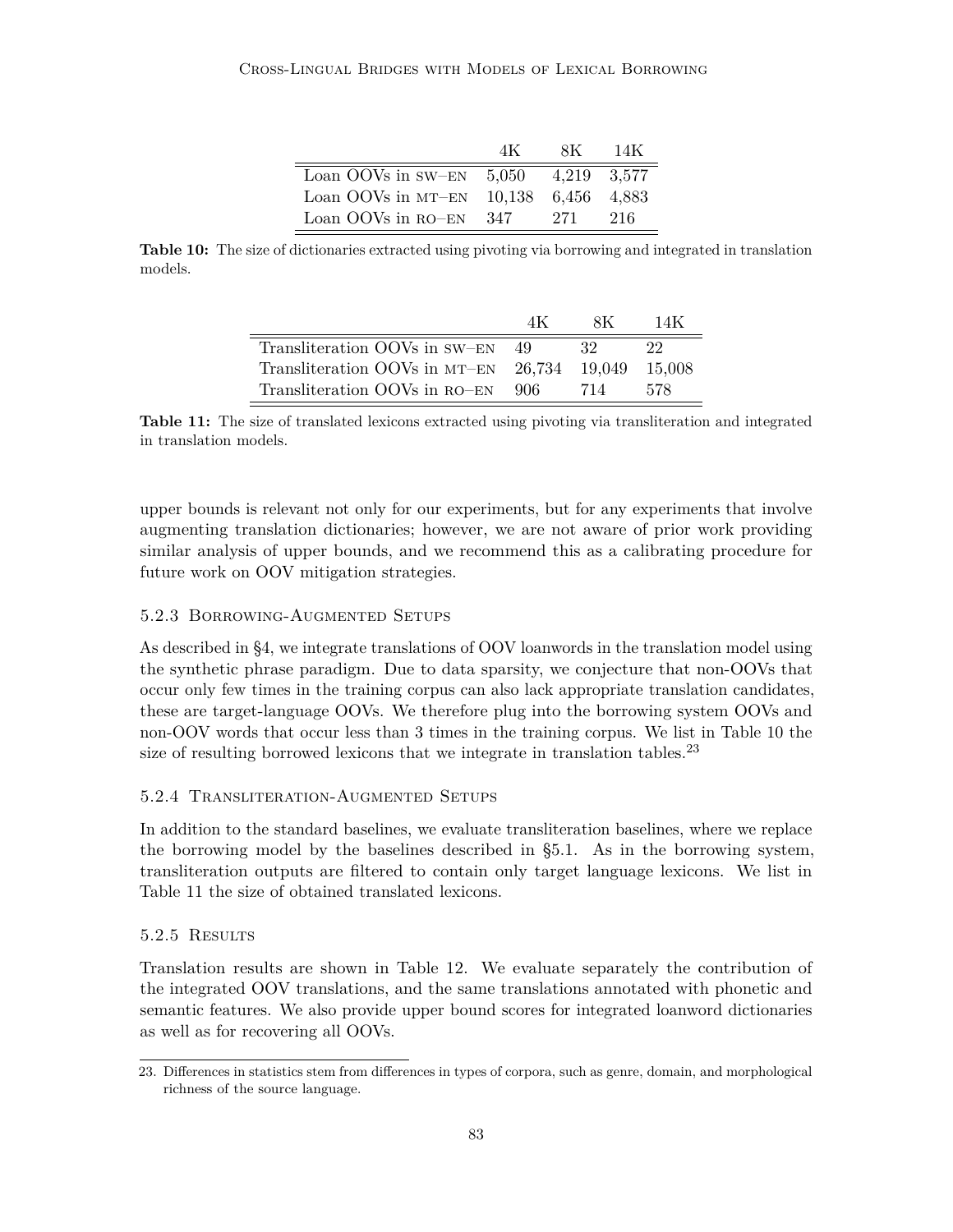|         |                        | 4К   | 8К       | 14K  |
|---------|------------------------|------|----------|------|
| $SW-FN$ | Baseline               | 13.2 | 15.1     | 17.1 |
|         | + Transliteration OOVs | 13.4 | 15.3     | 17.2 |
|         | + Loan OOVs            | 14.3 | 15.7     | 18.2 |
|         | $+$ Features           | 14.8 | 16.4     | 18.4 |
|         | Upper bound loan       | 18.9 | 19.1     | 20.7 |
|         | Upper bound all OOVs   | 19.2 | 20.4     | 21.1 |
| $MT-EN$ | <b>Baseline</b>        | 26.4 | 31.4     | 35.2 |
|         | + Transliteration OOVs | 26.5 | 30.8     | 34.9 |
|         | + Loan OOVs            | 27.2 | 31.7     | 35.3 |
|         | $+$ Features           | 26.9 | 31.9     | 34.5 |
|         | Upper bound loan       | 28.5 | 32.2     | 35.7 |
|         | Upper bound all OOVs   | 31.6 | $35.6\,$ | 38.0 |
| $RO-EN$ | Baseline               | 15.8 | 18.5     | 20.7 |
|         | + Transliteration OOVs | 15.8 | 18.7     | 20.8 |
|         | + Loan OOVs            | 16.0 | 18.7     | 20.7 |
|         | $+$ Features           | 16.0 | 18.6     | 20.6 |
|         | Upper bound loan       | 16.6 | 19.4     | 20.9 |
|         | Upper bound all OOVs   | 28.0 | 28.8     | 30.4 |

**Table 12:** BLUE scores in the Swahili–English, Maltese–English, and Romanian–English MT experiments.

Swahili–English MT performance is improved by up to +1*.*6 BLEU when we augment it with translated OOV loanwords leveraged from the Arabic–Swahili borrowing and then Arabic–English MT. The contribution of the borrowing dictionaries is +0*.*6–1*.*1 BLEU, and phonetic and semantic features contribute additional half BLEU. More importantly, upper bound results show that the system can be improved more substantially with better dictionaries of OOV loanwords. This result confirms that OOV borrowed words is an important type of OOVs, and with proper modeling it has the potential to improve translation by a large margin. Maltese–English system is also improved substantially, by up to +0*.*8 BLEU, but the contribution of additional features is less pronounced. Romanian–English systems obtain only small but significant improvement for 4K and 8K, *p < .*01 (Clark, Dyer, Lavie, & Smith, 2011). However, this is expected as the rate of borrowing from French into Romanian is smaller, and, as the result, the integrated loanword dictionaries are small. Transliteration baseline, conversely, is more effective in Romanian–French language pair, as the languages are related typologically, and have common cognates in addition to loanwords. Still, even with these dictionaries the translations with pivoting via borrowing/transliteration improve, and even almost approach the upper bounds results.

#### 5.2.6 Error Analysis

Our augmented MT systems combine three main components: the translation system itself, a borrowing system, and a pivot translation system. At each step of the application errors may occur that lead to erroneous translations. To identify main sources of errors in the Swahili–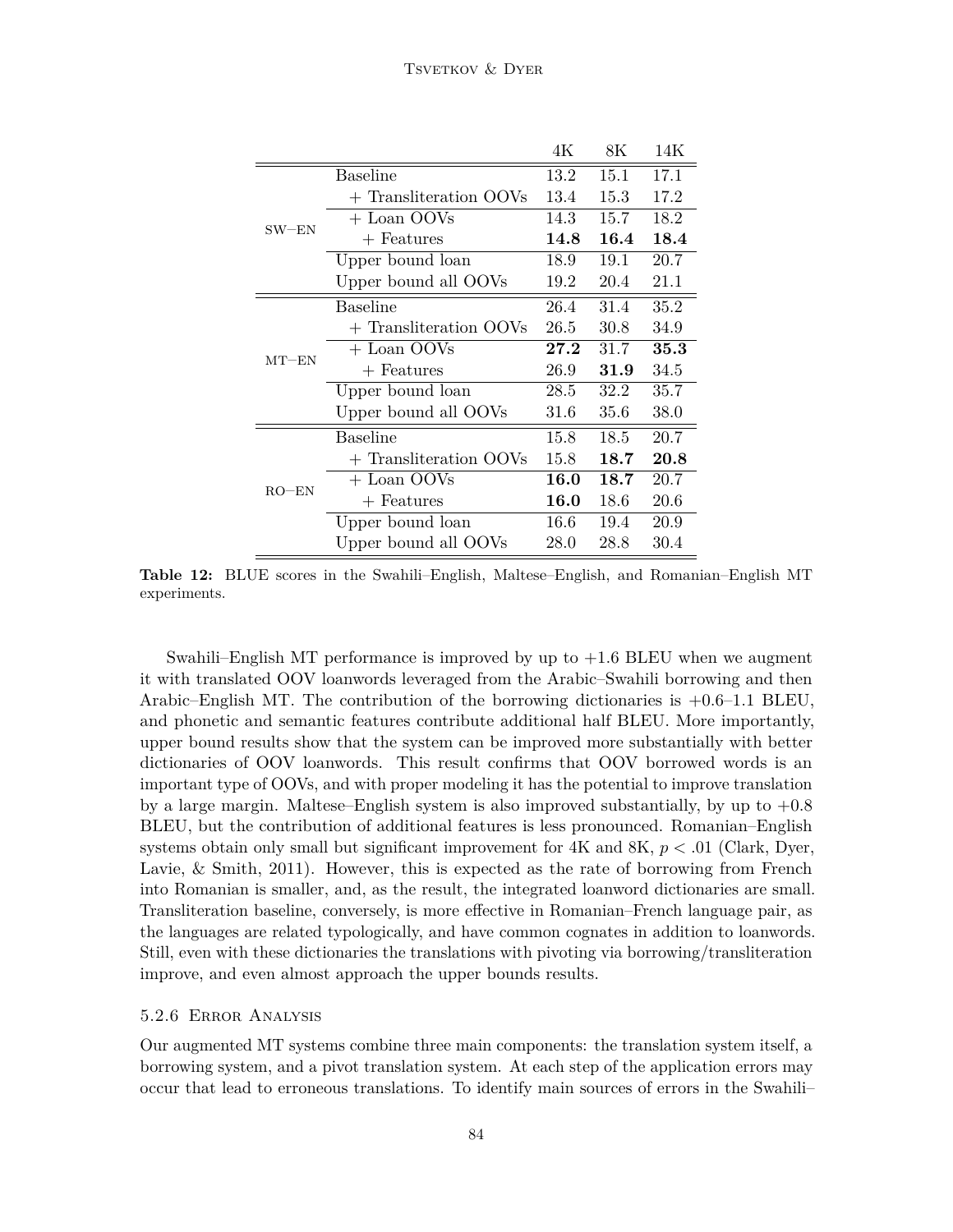| Error source                         |     |      |
|--------------------------------------|-----|------|
| Reachability of the borrowing system | 113 | 32.0 |
| Loanword production errors           | 191 | 54.1 |
| Arabic–English translation errors    | 20  | 5.7  |
| Swahili-English translation errors   | 29  | 82   |

**Table 13:** Sources of errors.

English end-to-end system, we conducted a manual analysis of errors in translations of OOV types produced by the Swahili–English 4K translation systems. As a gold standard corpus we use the Helsinki Corpus of Swahili<sup>24</sup> (Hurskainen, 2004a, HCS). HCS is a morphologically, syntactically, and semantically annotated corpus of about 580K sentences (12.7M tokens). In the corpus 52,351 surface forms (1.5M tokens) are marked as Arabic loanwords. Out of the 3,610 OOV types in the Swahili–English 4K translation systems, 481 word types are annotated in the HCS. We manually annotated these 481 words and identified 353 errors; the remaining 128 words were translated correctly in the end-to-end system. Our analysis reveals the error sources detailed below. In Table 13 we summarize the statistics of the error sources.

# 1. **Reachability of the borrowing system.**

Only 368 out of 481 input words produced loanword candidates. The main reason for the unreachable paths is complex morphology of Swahili OOVs, not taken into account by our borrowing system. For example, *atakayehusika* 'who will be involved', the lemma is *husika* 'involve'.

### 2. **Loanword production errors.**

þ,

About half of errors are due to incorrect outputs of the borrowing system. This is in line with the Arabic–Swahili borrowing system accuracy reported in Table 6. For example, all morphological variants of the lemma *wahi* 'never' (*hayajawahi*, *halijawahi*, kalippe, an inorphological variants of the femma want hever (*hagajawahi*, *haitjawahi*), incorrectly produced an Arabic donor word جاوه (*jAwh*) 'java'. Additional examples include all variants of the lemma *saidia* 'help' (*isaidie*, *kimewasaidia*) produced Arabic donor candidates that are variants of the proper name *Saidia*.

# 3. **Arabic–English translation errors.**

As the most frequent source of errors in the Arabic–English MT system, we have identified OOV Arabic words. For example, although for the Swahili loanword *awashukuru* 'thank you' the borrowing system correctly produced a plausible donor word وشكور (*w\$kwr*) 'and thank you' (rarely used), the only translation variant produced by the Arabic–English MT was *kochkor*.

### 4. **Swahili–English translation errors.**

In some cases, although the borrowing system produced a correct donor candidate, and the Arabic–English translation was also correct, translation variants were different from the reference translations in the Swahili–English MT system. For example, the

<sup>24.</sup> www.aakkl.helsinki.fi/cameel/corpus/intro.htm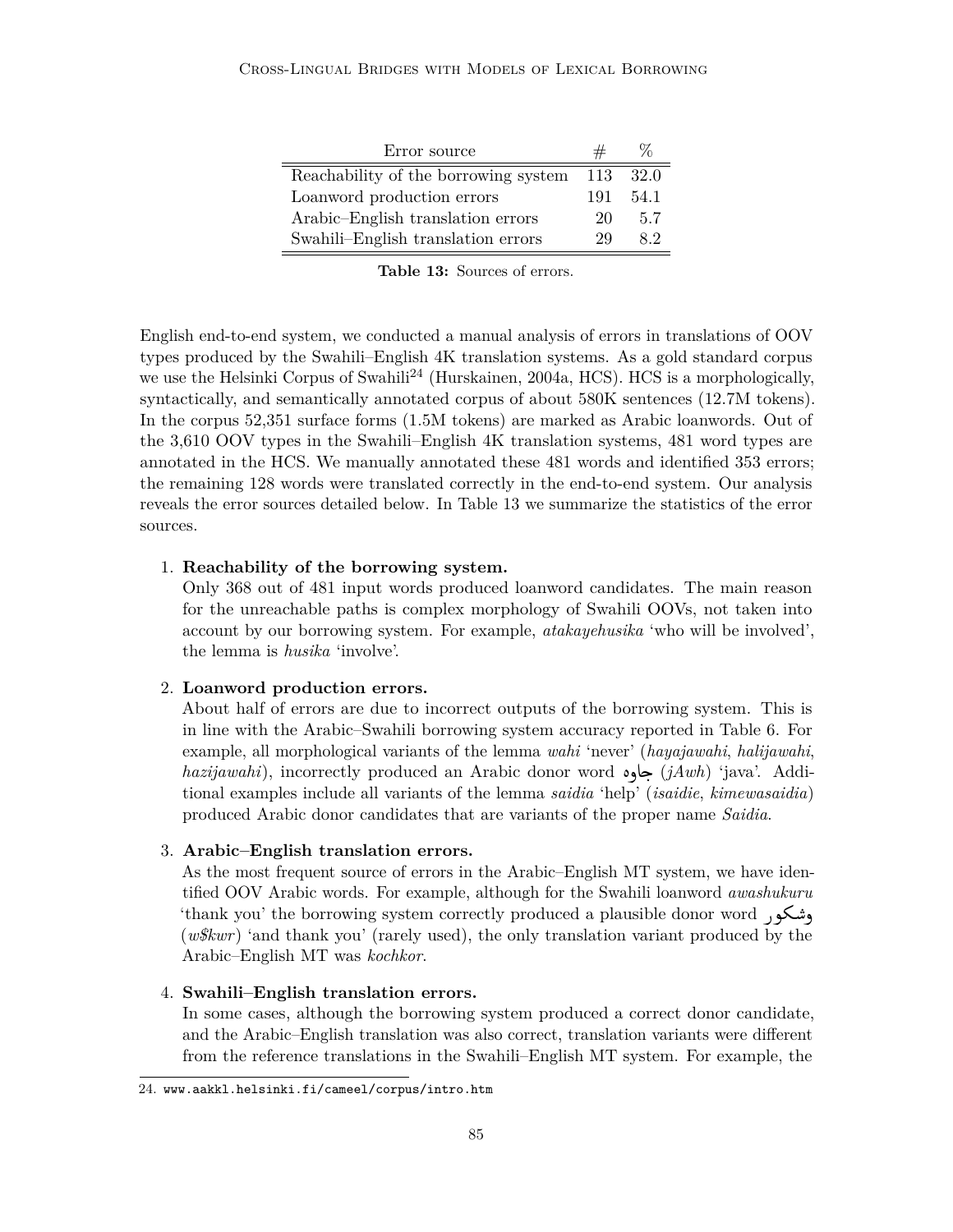word *alihuzunika* 'he grieved' correctly produced an Arabic donor **٤** (*AlHzn*) 'grief'. Translation variants produced by the Arabic–English MT are *sadness, grief, saddened, sorrow, sad, mourning, grieved, saddening, mourn, distressed*, whereas the expected translation in the Swahili–English reference translations is *disappointed*. Another source of errors that occurred despite correct outputs of borrowing and translation systems is historical meaning change of words. An interesting example of such semantic systems is historical meaning change of words. An interesting example of such semantic<br>
shift is the word *sakafu* 'floor', that was borrowed from the Arabic word سقف (*sqf*)  $\frac{1}{2}$ 'ceiling'.

Complex morphology of both Swahili and Arabic is the most frequent source of errors at all steps of the application. Concatenation of several prefixes in Swahili affects the reachability of the borrowing system. Some Swahili prefixes flip the meaning of words, for example *kutoadhibiwa* 'impunity', produces the lemma *adhibiwa* 'punishment', and consequently translations *torture, torturing, tortured*. Finally, derivational processes in both languages are not handled by our system, for example, a verb *aliyorithi* 'he inherited', produces an are not handled by our system, for example, a verb *aliyorithi* 'he inherited', produces an Arabic noun *i*)  $\mathcal{A}_l(w)$  'the heiress', and its English translations *heiress*. Jointly  $\frac{1}{2}$ reasoning about morphological processes in the donor and recipient languages suggests a possible avenue for remedying these issues.

# **6. Additional Related Work**

With the exception of a study conducted by Blair and Ingram (2003) on generation of borrowed phonemes in English–Japanese language pair (the method does not generalize from borrowed phonemes to borrowed words, and does not rely on linguistic insights), we are not aware of any prior work on computational modeling of lexical borrowing. Few papers only mention or tangentially address borrowing, we briefly list them here. Daumé III (2009) focuses on areal effects on linguistic typology, a broader phenomenon that includes borrowing and genetic relations across languages. This study is aimed at discovering language areas based on typological features of languages. Garley and Hockenmaier (2012) train a maximum entropy classifier with character *n*-gram and morphological features to identify anglicisms (which they compare to loanwords) in an online community of German hip hop fans. Finally, List and Moran (2013) have published a toolkit for computational tasks in historical linguistics but remark that "Automatic approaches for borrowing detection are still in their infancy in historical linguistics."

# **7. Conclusion**

Given a loanword, our model identifies plausible donor words in a contact language. We show that a discriminative model with Optimality Theoretic features effectively models systematic phonological changes in Arabic–Swahili loanwords. We also found that the model and methodology is generally applicable to other language pairs with minimal engineering effort. Our translation results substantially improve over the baseline and confirm that OOV loanwords are important and merit further investigation.

There are numerous research questions that we would like to explore further. Is it possible to monolingually identify borrowed words in a language? Can we automatically identify a donor language (or its phonological properties) for a borrowed word? Since languages may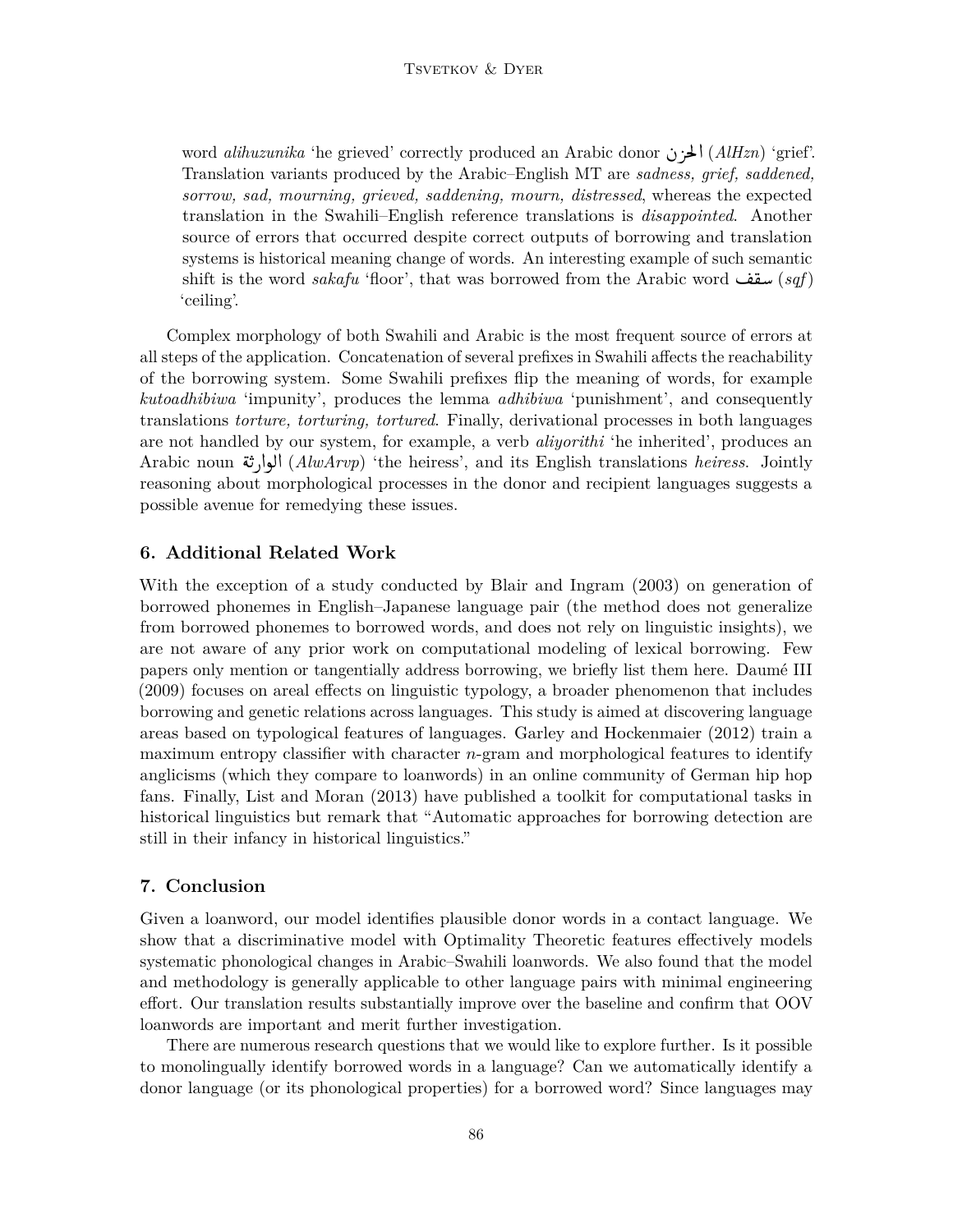borrow from many sources, can jointly modeling this process lead to better performance? Can we reduce the amount of language-specific engineering required to deploy our model? Can we integrate knowledge of borrowing in additional downstream NLP applications? We intend to address these questions in future work.

# **Acknowledgments**

We thank Nathan Schneider, Shuly Wintner, Lluís Màrquez, and the anonymous reviewers for their help and constructive feedback. We also thank Waleed Ammar for his help with Arabic. This work was supported in part by the U.S. Army Research Laboratory and the U.S. Army Research Office under contract/grant number W911NF-10-1-0533, and in part by the National Science Foundation through award IIS-1526745. Computational resources were provided by Google in the form of a Google Cloud Computing grant and the NSF through the XSEDE program TG-CCR110017.

# **References**

- Adler, A. N. (2006). Faithfulness and perception in loanword adaptation: A case study from Hawaiian. *Lingua*, *116* (7), 1024–1045.
- Ahn, S.-C., & Iverson, G. K. (2004). Dimensions in Korean laryngeal phonology. *Journal of East Asian Linguistics*, *13* (4), 345–379.
- Al-Onaizan, Y., & Knight, K. (2002). Machine transliteration of names in Arabic text. In *Proc. the ACL workshop on Computational Approaches to Semitic Languages*, pp. 1–13. Association for Computational Linguistics.
- Allauzen, C., Riley, M., Schalkwyk, J., Skut, W., & Mohri, M. (2007). OpenFst: A general and efficient weighted finite-state transducer library. In *Implementation and Application of Automata*, pp. 11–23. Springer.
- Ammar, W., Chahuneau, V., Denkowski, M., Hanneman, G., Ling, W., Matthews, A., Murray, K., Segall, N., Tsvetkov, Y., Lavie, A., & Dyer, C. (2013). The cmu machine translation systems at WMT 2013: Syntax, synthetic translation options, and pseudo-references. In *Proc. WMT*.
- Ammar, W., Dyer, C., & Smith, N. A. (2012). Transliteration by sequence labeling with lattice encodings and reranking. In *Proc. NEWS workshop at ACL*.
- Blair, A. D., & Ingram, J. (2003). Learning to predict the phonological structure of English loanwords in Japanese. *Applied Intelligence*, *19* (1-2), 101–108.
- Boersma, P., & Hayes, B. (2001). Empirical tests of the gradual learning algorithm. *Linguistic inquiry*, *32* (1), 45–86.
- Broselow, E. (2004). Language contact phonology: richness of the stimulus, poverty of the base. In *Proc. NELS*, Vol. 34, pp. 1–22.
- Burkett, D., & Klein, D. (2008). Two languages are better than one (for syntactic parsing). In *Proc. EMNLP*, pp. 877–886.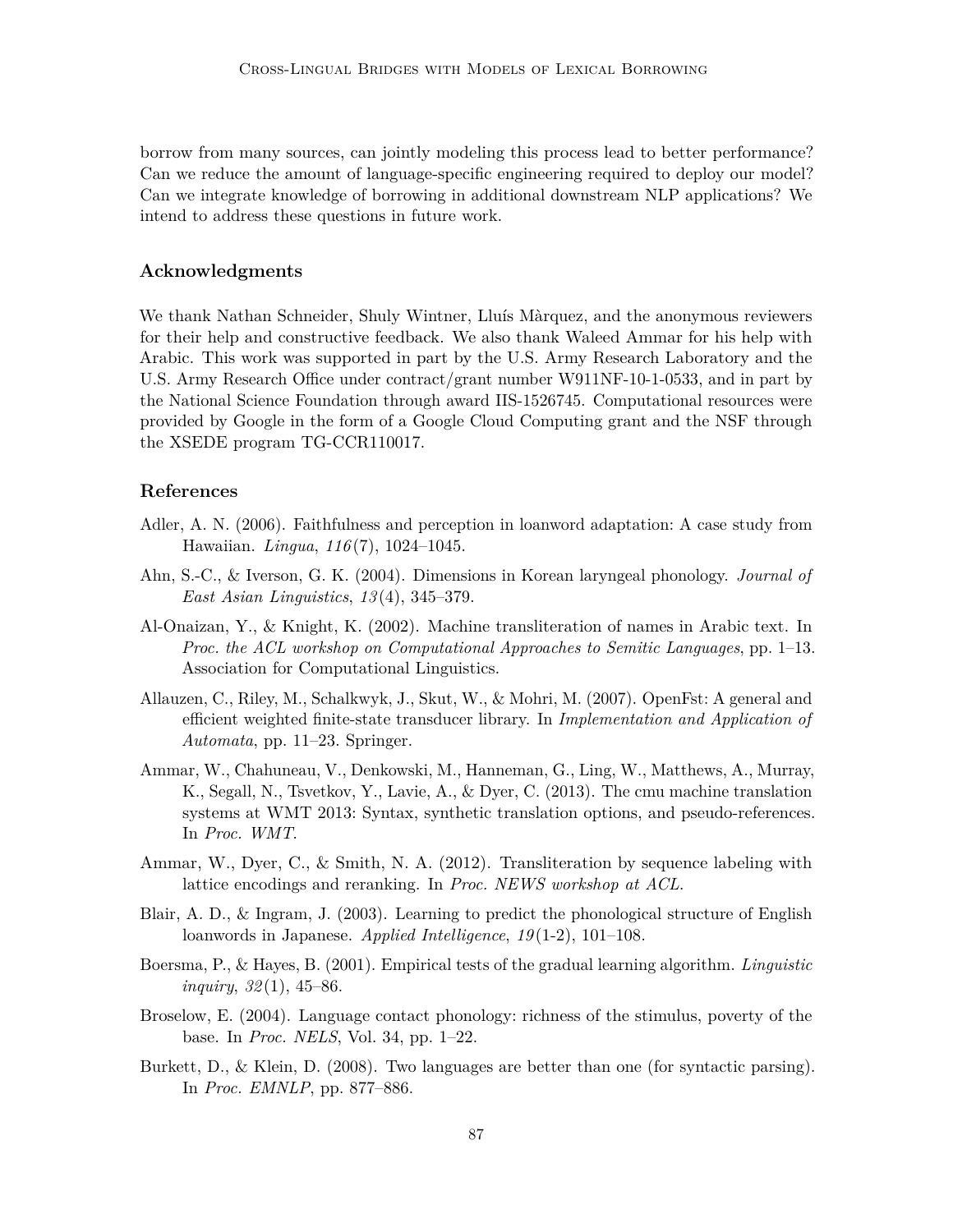- Calabrese, A., & Wetzels, W. L. (2009). *Loan phonology*, Vol. 307. John Benjamins Publishing.
- Callison-Burch, C., Koehn, P., & Osborne, M. (2006). Improved statistical machine translation using paraphrases. In *Proc. ACL*.
- Cettolo, M., Girardi, C., & Federico, M.  $(2012)$ . WIT<sup>3</sup>: Web inventory of transcribed and translated talks. In *Proc. EAMT*, pp. 261–268.
- Chahuneau, V., Schlinger, E., Smith, N. A., & Dyer, C. (2013). Translating into morphologically rich languages with synthetic phrases. In *Proc. EMNLP*, pp. 1677–1687.
- Clark, J. H., Dyer, C., Lavie, A., & Smith, N. A. (2011). Better hypothesis testing for statistical machine translation: Controlling for optimizer instability. In *Proc. ACL*, pp. 176–181.
- Comrie, B., & Spagnol, M. (2015). Maltese loanword typology. Submitted.
- Das, D., & Petrov, S. (2011). Unsupervised part-of-speech tagging with bilingual graph-based projections. In *Proc. ACL*, pp. 600–609. Association for Computational Linguistics.
- Daumé III, H. (2009). Non-parametric Bayesian areal linguistics. In *Proc. NAACL*, pp. 593–601. Association for Computational Linguistics.
- Davidson, L., & Noyer, R. (1997). Loan phonology in Huave: nativization and the ranking of faithfulness constraints. In *Proc. WCCFL*, Vol. 15, pp. 65–79.
- De Gispert, A., & Marino, J. B. (2006). Catalan-English statistical machine translation without parallel corpus: bridging through Spanish. In *Proc. LREC*, pp. 65–68.
- Dholakia, R., & Sarkar, A. (2014). Pivot-based triangulation for low-resource languages. In *Proc. AMTA*.
- Diab, M., & Resnik, P. (2002). An unsupervised method for word sense tagging using parallel corpora. In *Proc. ACL*.
- Durrani, N., Sajjad, H., Fraser, A., & Schmid, H. (2010). Hindi-to-Urdu machine translation through transliteration. In *Pro. ACL*, pp. 465–474.
- Dyer, C., Chahuneau, V., & Smith, N. A. (2013). A simple, fast, and effective reparameterization of IBM Model 2. In *Proc. NAACL*.
- Dyer, C., Lopez, A., Ganitkevitch, J., Weese, J., Ture, F., Blunsom, P., Setiawan, H., Eidelman, V., & Resnik, P. (2010). cdec: A decoder, alignment, and learning framework for finite-state and context-free translation models. In *Proc. ACL*.
- Eisner, J. (1997). Efficient generation in primitive Optimality Theory. In *Proc. EACL*, pp. 313–320.
- Eisner, J. (2002). Comprehension and compilation in Optimality Theory. In *Proc. ACL*, pp. 56–63.
- Ellison, T. M. (1994). Phonological derivation in Optimality Theory. In *Proc. CICLing*, pp. 1007–1013.
- Fabri, R., Gasser, M., Habash, N., Kiraz, G., & Wintner, S. (2014). Linguistic introduction: The orthography, morphology and syntax of Semitic languages. In *Natural Language Processing of Semitic Languages*, pp. 3–41. Springer.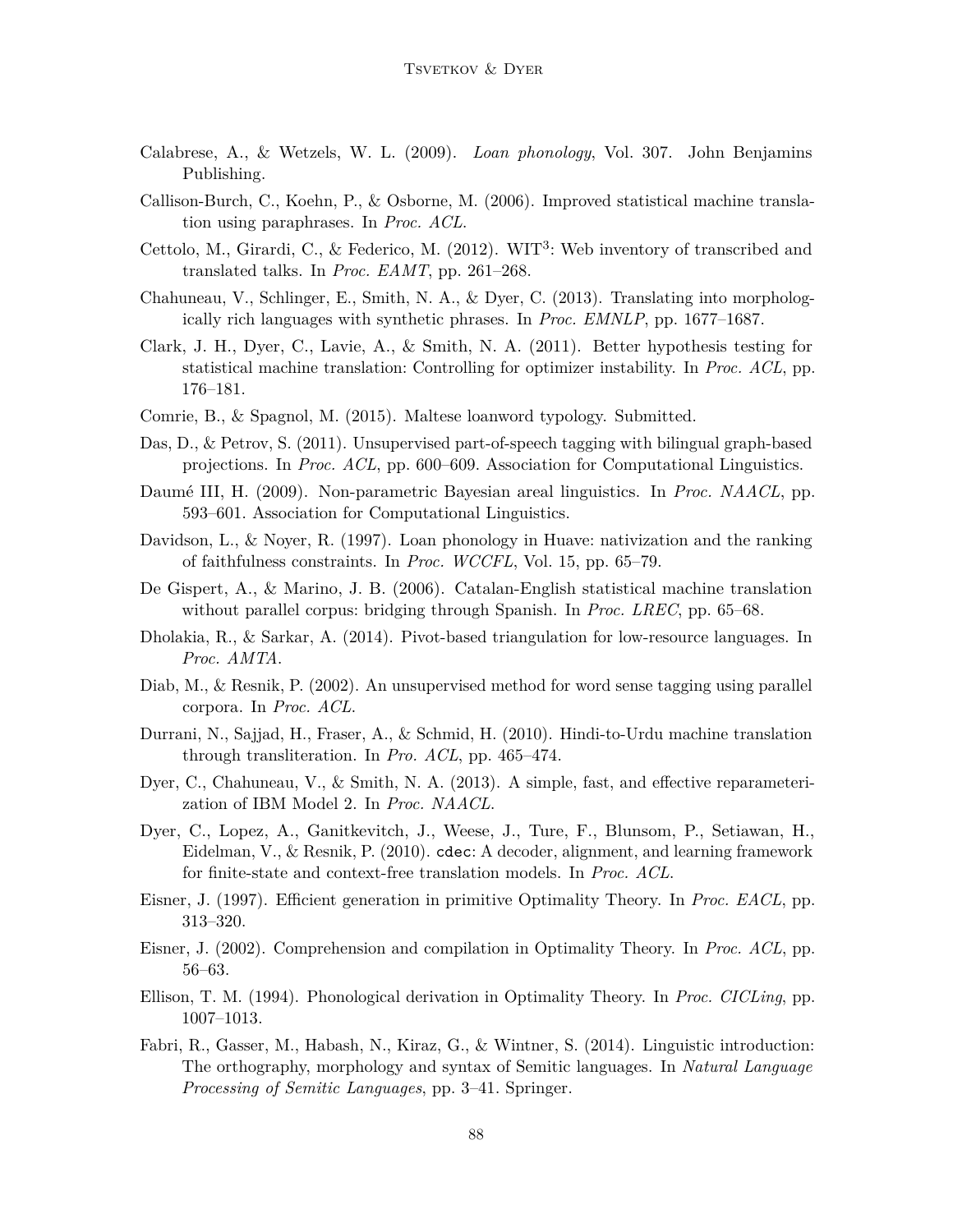- Faruqui, M., & Dyer, C. (2014). Improving vector space word representations using multilingual correlation. In *Proc. EACL*.
- Ganchev, K., Gillenwater, J., & Taskar, B. (2009). Dependency grammar induction via bitext projection constraints. In *Proc. ACL*, pp. 369–377. Association for Computational Linguistics.
- Garley, M., & Hockenmaier, J. (2012). Beefmoves: dissemination, diversity, and dynamics of English borrowings in a German hip hop forum. In *Proc. ACL*, pp. 135–139.
- Goldwater, S., & Johnson, M. (2003). Learning OT constraint rankings using a maximum entropy model. In *Proc. the Stockholm workshop on variation within Optimality Theory*, pp. 111–120.
- Habash, N. (2008). Four techniques for online handling of out-of-vocabulary words in Arabic-English statistical machine translation. In *Proc. ACL*, pp. 57–60.
- Habash, N., & Hu, J. (2009). Improving Arabic-Chinese statistical machine translation using English as pivot language. In *Proc. WMT*, pp. 173–181.
- Habash, N., Rambow, O., & Roth, R. (2009). MADA+TOKAN: A toolkit for Arabic tokenization, diacritization, morphological disambiguation, POS tagging, stemming and lemmatization. In *Proc. MEDAR*, pp. 102–109.
- Haghighi, A., Liang, P., Berg-Kirkpatrick, T., & Klein, D. (2008). Learning bilingual lexicons from monolingual corpora. In *Proc. ACL*, pp. 771–779.
- Hajič, J., Hric, J., & Kuboň, V. (2000). Machine translation of very close languages. In *Proc. ANLP*, pp. 7–12.
- Haspelmath, M. (2009). Lexical borrowing: concepts and issues. *Loanwords in the World's Languages: a comparative handbook*, 35–54.
- Haspelmath, M., & Tadmor, U. (Eds.). (2009). *Loanwords in the World's Languages: A Comparative Handbook*. Max Planck Institute for Evolutionary Anthropology, Leipzig.
- Haugen, E. (1950). The analysis of linguistic borrowing. *Language*, 210–231.
- Hayes, B., Tesar, B., & Zuraw, K. (2013). OTSoft 2.3.2..
- Heafield, K. (2011). KenLM: Faster and smaller language model queries. In *Proc. WMT*.
- Hermjakob, U., Knight, K., & Daumé III, H. (2008). Name translation in statistical machine translation-learning when to transliterate. In *Proc. ACL*, pp. 389–397.
- Hock, H. H., & Joseph, B. D. (2009). *Language history, language change, and language relationship: An introduction to historical and comparative linguistics*, Vol. 218. Walter de Gruyter.
- Holden, K. (1976). Assimilation rates of borrowings and phonological productivity. *Language*, 131–147.
- Hurskainen, A. (2004a). HCS 2004–Helsinki corpus of Swahili. Tech. rep., Compilers: Institute for Asian and African Studies (University of Helsinki) and CSC.
- Hurskainen, A. (2004b). Loan words in Swahili. In Bromber, K., & Smieja, B. (Eds.), *Globalisation and African Languages*, pp. 199–218. Walter de Gruyter.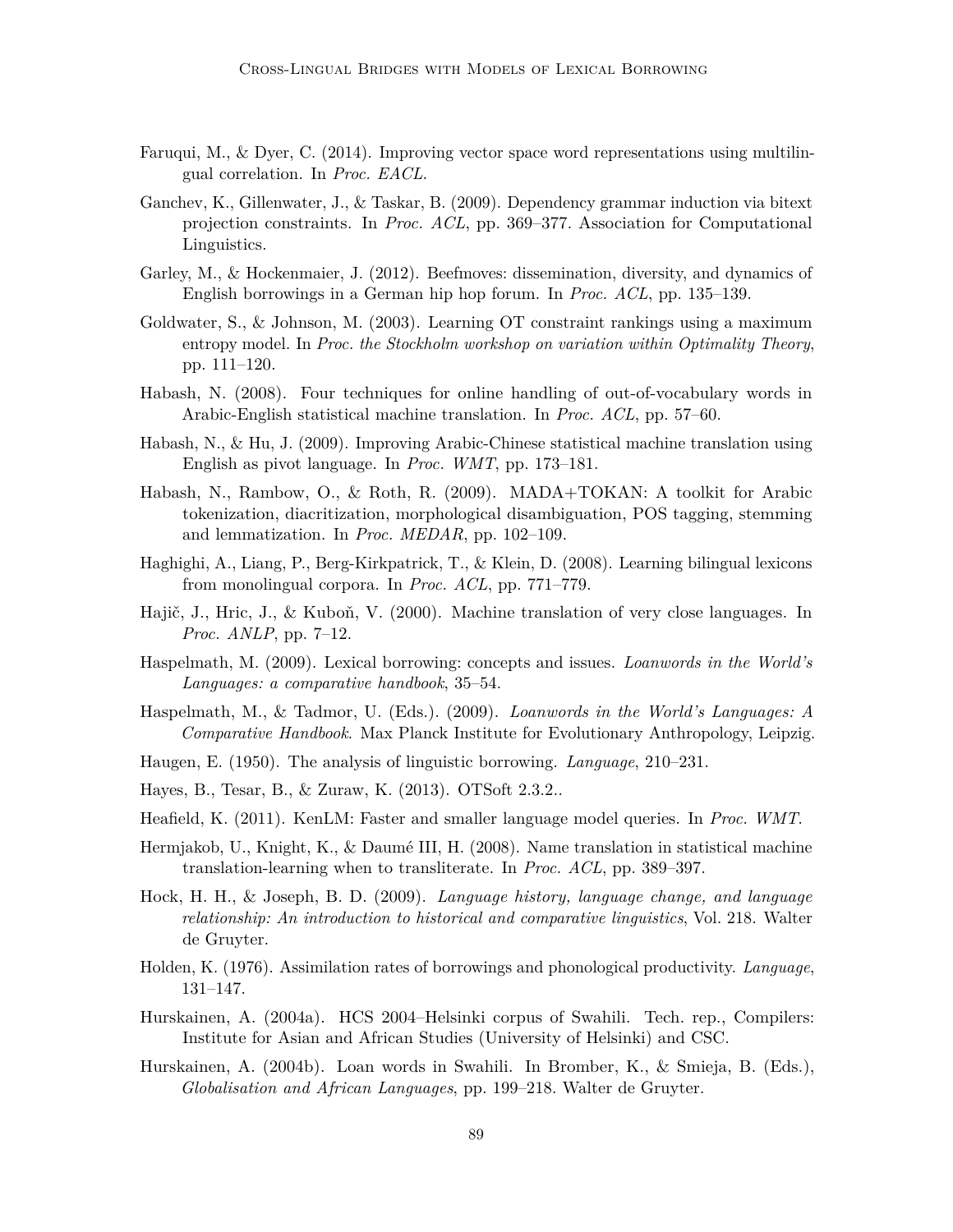- Hwa, R., Resnik, P., Weinberg, A., Cabezas, C., & Kolak, O. (2005). Bootstrapping parsers via syntactic projection across parallel texts. *Natural Language Engineering*, *11* (3).
- Jacobs, H., & Gussenhoven, C. (2000). Loan phonology: perception, salience, the lexicon and OT. *Optimality Theory: Phonology, syntax, and acquisition*, 193–209.
- Johnson, F. (1939). *Standard Swahili-English dictionary*. Oxford University Press.
- Kager, R. (1999). *Optimality Theory*. Cambridge University Press.
- Kang, Y. (2003). Perceptual similarity in loanword adaptation: English postvocalic word-final stops in Korean. *Phonology*, *20* (2), 219–274.
- Kang, Y. (2011). Loanword phonology. In van Oostendorp, M., Ewen, C., Hume, E., & Rice, K. (Eds.), *Companion to Phonology*. Wiley–Blackwell.
- Kawahara, S. (2008). Phonetic naturalness and unnaturalness in Japanese loanword phonology. *Journal of East Asian Linguistics*, *17* (4), 317–330.
- Kenstowicz, M. (2007). Salience and similarity in loanword adaptation: a case study from Fijian. *Language Sciences*, *29* (2), 316–340.
- Kenstowicz, M., & Suchato, A. (2006). Issues in loanword adaptation: A case study from Thai. *Lingua*, *116* (7), 921–949.
- Kneser, R., & Ney, H. (1995). Improved backing-off for m-gram language modeling. In *Proc. ICASSP*, Vol. 1, pp. 181–184. IEEE.
- Knight, K., & Graehl, J. (1998). Machine transliteration. *Computational Linguistics*, *24* (4), 599–612.
- Koehn, P., Och, F. J., & Marcu, D. (2003). Statistical phrase-based translation. In *Proc. NAACL-HLT*, pp. 48–54.
- Kondrak, G. (2001). Identifying cognates by phonetic and semantic similarity. In *Proc. NAACL*, pp. 1–8. Association for Computational Linguistics.
- Kondrak, G., Marcu, D., & Knight, K. (2003). Cognates can improve statistical translation models. In *Proc. HLT-NAACL*, pp. 46–48. Association for Computational Linguistics.
- Kondrak, G., & Sherif, T. (2006). Evaluation of several phonetic similarity algorithms on the task of cognate identification. In *Proc. the Workshop on Linguistic Distances*, pp. 43–50. Association for Computational Linguistics.
- Kozhevnikov, M., & Titov, I. (2013). Cross-lingual transfer of semantic role labeling models. In *Proc. ACL*, pp. 1190–1200.
- Kuhn, J. (2004). Experiments in parallel-text based grammar induction. In *Proc. ACL*, p. 470.
- Li, S., Graça, J. V., & Taskar, B. (2012). Wiki-ly supervised part-of-speech tagging. In *Proc. EMNLP*, pp. 1389–1398.
- List, J.-M., & Moran, S. (2013). An open source toolkit for quantitative historical linguistics. In *Proc. ACL (System Demonstrations)*, pp. 13–18.
- Littell, P., Price, K., & Levin, L. (2014). Morphological parsing of Swahili using crowdsourced lexical resources. In *Proc. LREC*.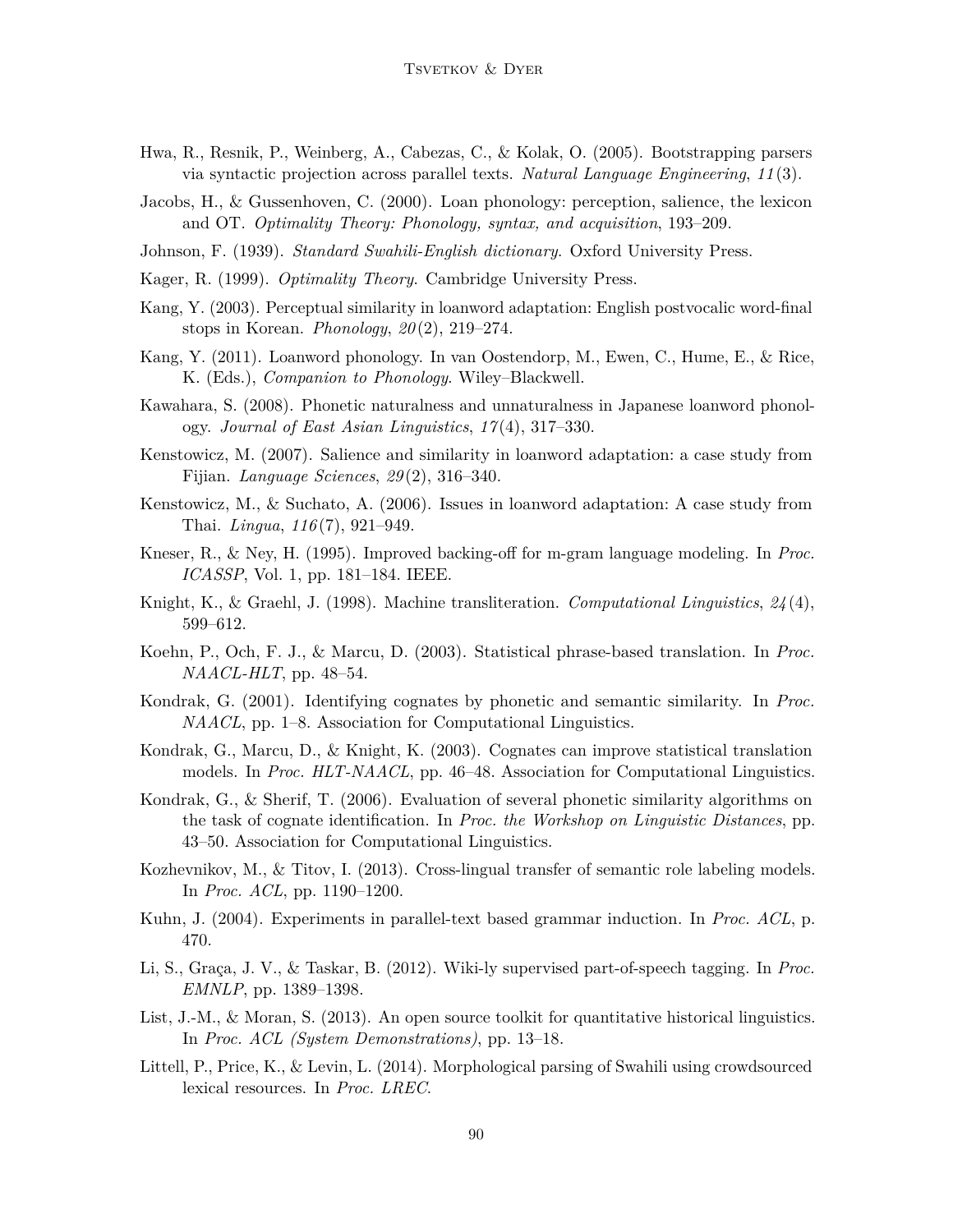- Maamouri, M., Graff, D., Bouziri, B., Krouna, S., & Kulick, S. (2010). LDC Standard Arabic morphological analyzer (SAMA) v. 3.1..
- Mann, G. S., & Yarowsky, D. (2001). Multipath translation lexicon induction via bridge languages. In *Proc. HLT-NAACL*, pp. 1–8.
- Marton, Y., Callison-Burch, C., & Resnik, P. (2009). Improved statistical machine translation using monolingually-derived paraphrases. In *Proc. EMNLP*, pp. 381–390.
- McCarthy, J. J. (1985). *Formal problems in Semitic phonology and morphology*. Ph.D. thesis, MIT.
- McCarthy, J. J. (2009). *Doing Optimality Theory: Applying theory to data*. John Wiley & Sons.
- McCarthy, J. J., & Prince, A. (1995). Faithfulness and reduplicative identity. *Beckman et al. (Eds.)*, 249–384.
- Metze, F., Hsiao, R., Jin, Q., Nallasamy, U., & Schultz, T. (2010). The 2010 CMU GALE speech-to-text system. In *Proc. INTERSPEECH*, pp. 1501–1504.
- Mikolov, T., Sutskever, I., Chen, K., Corrado, G. S., & Dean, J. (2013). Distributed representations of words and phrases and their compositionality. In *Proc. NIPS*, pp. 3111–3119.
- Moravcsik, E. (1978). Language contact. *Universals of human language*, *1*, 93–122.
- Mwita, L. C. (2009). The adaptation of Swahili loanwords from Arabic: A constraint-based analysis. *Journal of Pan African Studies*.
- Myers-Scotton, C. (2002). *Contact linguistics: Bilingual encounters and grammatical outcomes*. Oxford University Press Oxford.
- Nakov, P., & Ng, H. T. (2012). Improving statistical machine translation for a resourcepoor language using related resource-rich languages. *Journal of Artificial Intelligence Research*, 179–222.
- Nelder, J. A., & Mead, R. (1965). A simplex method for function minimization. *Computer journal*, *7* (4), 308–313.
- Och, F. J. (2003). Minimum error rate training in statistical machine translation. In *Proc. ACL*, pp. 160–167.
- Padó, S., & Lapata, M. (2009). Cross-lingual annotation projection for semantic roles. *Journal of Artificial Intelligence Research*, *36* (1), 307–340.
- Papineni, K., Roukos, S., Ward, T., & Zhu, W.-J. (2002). BLEU: a method for automatic evaluation of machine translation. In *Proc. ACL*, pp. 311–318.
- Parker, R., Graff, D., Kong, J., Chen, K., & Maeda, K. (2009). English Gigaword fourth edition..
- Polomé, E. C. (1967). *Swahili Language Handbook*. ERIC.
- Prince, A., & Smolensky, P. (2008). *Optimality Theory: Constraint interaction in generative grammar*. John Wiley & Sons.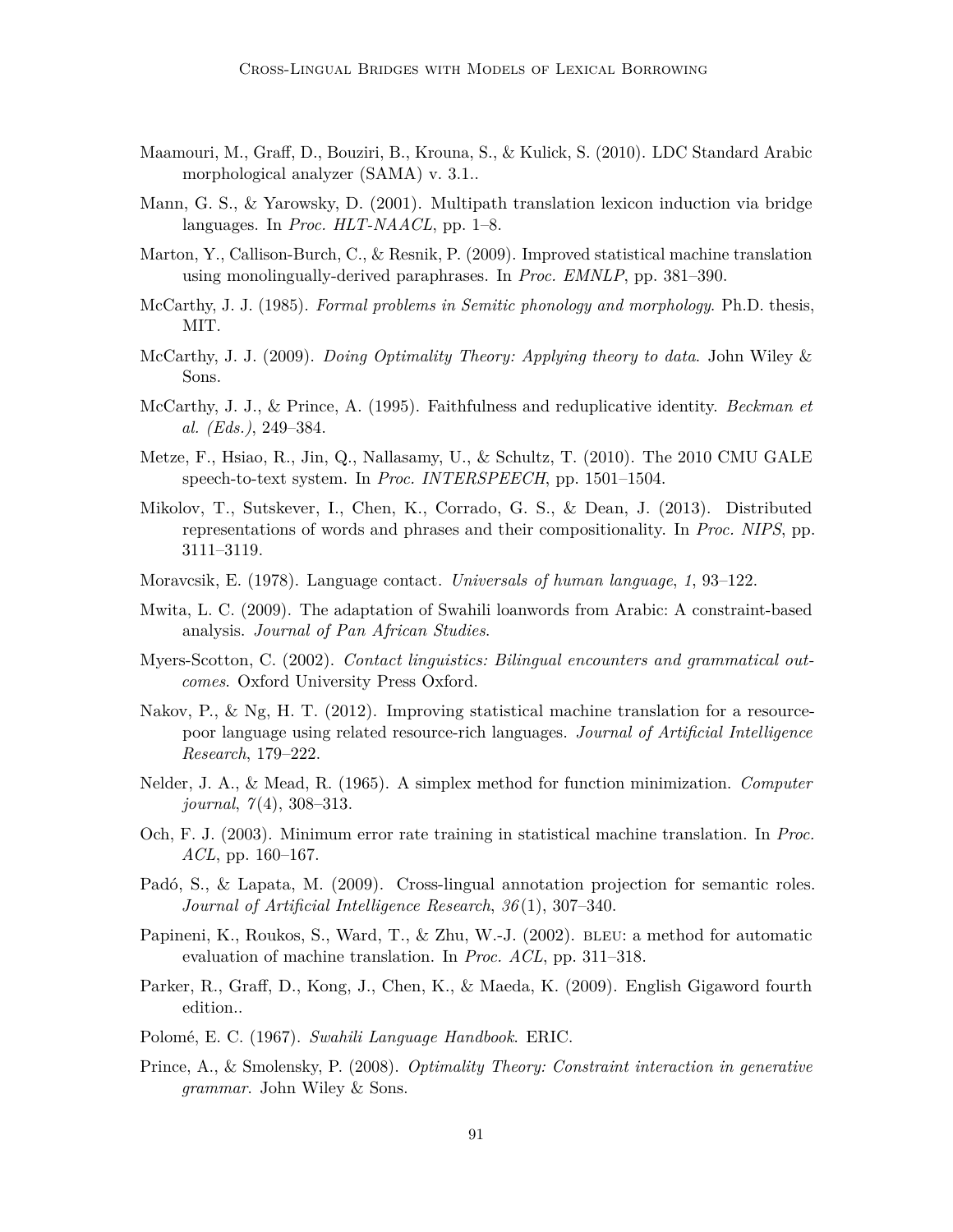- Rapp, R. (1995). Identifying word translations in non-parallel texts. In *Pro. ACL*, pp. 320–322.
- Razmara, M., Siahbani, M., Haffari, R., & Sarkar, A. (2013). Graph propagation for paraphrasing out-of-vocabulary words in statistical machine translation. In *Proc. ACL*, pp. 1105–1115.
- Repetti, L. (2006). The emergence of marked structures in the integration of loans in Italian. *Amsterdam Studies in the Theory and History of Linguistic Science Series 4*, *274*, 209.
- Rose, Y., & Demuth, K. (2006). Vowel epenthesis in loanword adaptation: Representational and phonetic considerations. *Lingua*, *116* (7), 1112–1139.
- Rothman, N. C. (2002). Indian Ocean trading links: The Swahili experience. *Comparative Civilizations Review*, *46*, 79–90.
- Saluja, A., Hassan, H., Toutanova, K., & Quirk, C. (2014). Graph-based semi-supervised learning of translation models from monolingual data. In *Proc. ACL*, pp. 676–686.
- Sankoff, G. (2002). Linguistic outcomes of language contact. In Chambers, J., Trudgill, P., & Schilling-Estes, N. (Eds.), *Handbook of Sociolinguistics*, pp. 638–668. Blackwell.
- Schadeberg, T. C. (2009). Loanwords in Swahili. In Haspelmath, M., & Tadmor, U. (Eds.), *Loanwords in the World's Languages: A Comparative Handbook*, pp. 76–102. Max Planck Institute for Evolutionary Anthropology.
- Schlinger, E., Chahuneau, V., & Dyer, C. (2013). morphogen: Translation into morphologically rich languages with synthetic phrases. *The Prague Bulletin of Mathematical Linguistics*, *100*, 51–62.
- Schulte, K. (2009). Loanwords in Romanian. In Haspelmath, M., & Tadmor, U. (Eds.), *Loanwords in the World's Languages: A Comparative Handbook*, pp. 230–259. Max Planck Institute for Evolutionary Anthropology.
- Schultz, T., & Schlippe, T. (2014). GlobalPhone: Pronunciation dictionaries in 20 languages. In *Proc. LREC*.
- Smith, D. A., & Smith, N. A. (2004). Bilingual parsing with factored estimation: Using english to parse korean.. In *Proc. EMNLP*, pp. 49–56.
- Smith, J. R., Saint-Amand, H., Plamada, M., Koehn, P., Callison-Burch, C., & Lopez, A. (2013). Dirt cheap web-scale parallel text from the Common Crawl. In *Proc. ACL*, pp. 1374–1383.
- Snyder, B., Naseem, T., & Barzilay, R. (2009). Unsupervised multilingual grammar induction. In *Proc. ACL/AFNLP*, pp. 73–81.
- Täckström, O., Das, D., Petrov, S., McDonald, R., & Nivre, J. (2013). Token and type constraints for cross-lingual part-of-speech tagging.. *Transactions of the Association for Computational Linguistics*, *1*, 1–12.
- Tadmor, U. (2009). Loanwords in the world's languages: Findings and results. In Haspelmath, M., & Tadmor, U. (Eds.), *Loanwords in the World's Languages: A Comparative Handbook*, pp. 55–75. Max Planck Institute for Evolutionary Anthropology.